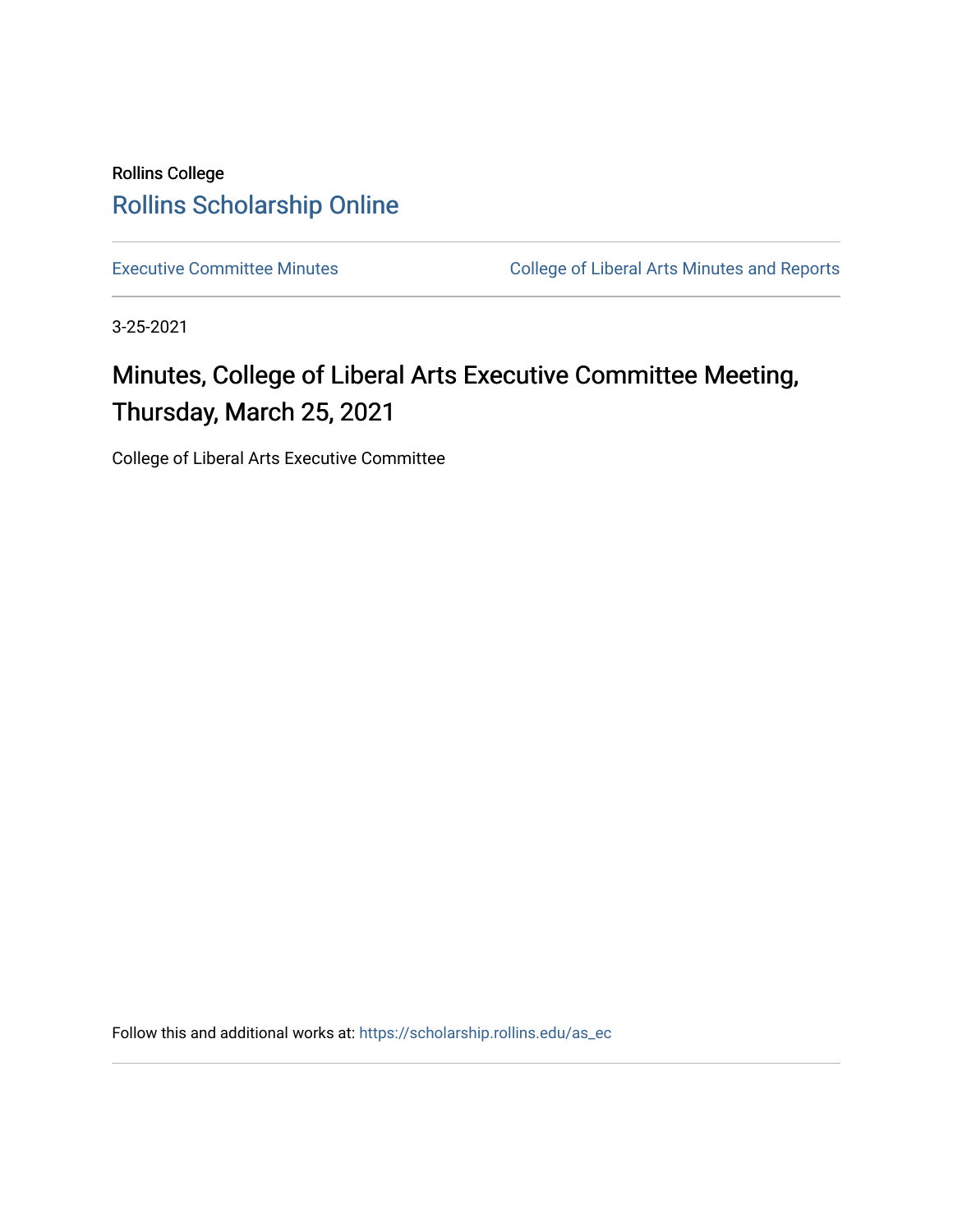

## **EXECUTIVE COMMITTEE MEETING**

## **March 25, 2021 Agenda**

#### 12:30 p.m. via Webex

- I. Approval of Minutes from March 4, 2021 EC Meeting
- II. Business
	- a. Faculty Salary Equity Committee Report
	- b. Office of External and Competitive Scholarships Advising
	- c. rFLA 100 Catalog Revision
	- d. Hate Speech on Campus
- III. Reports
	- a. Curriculum Committee
	- b. Faculty Affairs Committee
	- c. Student Government Association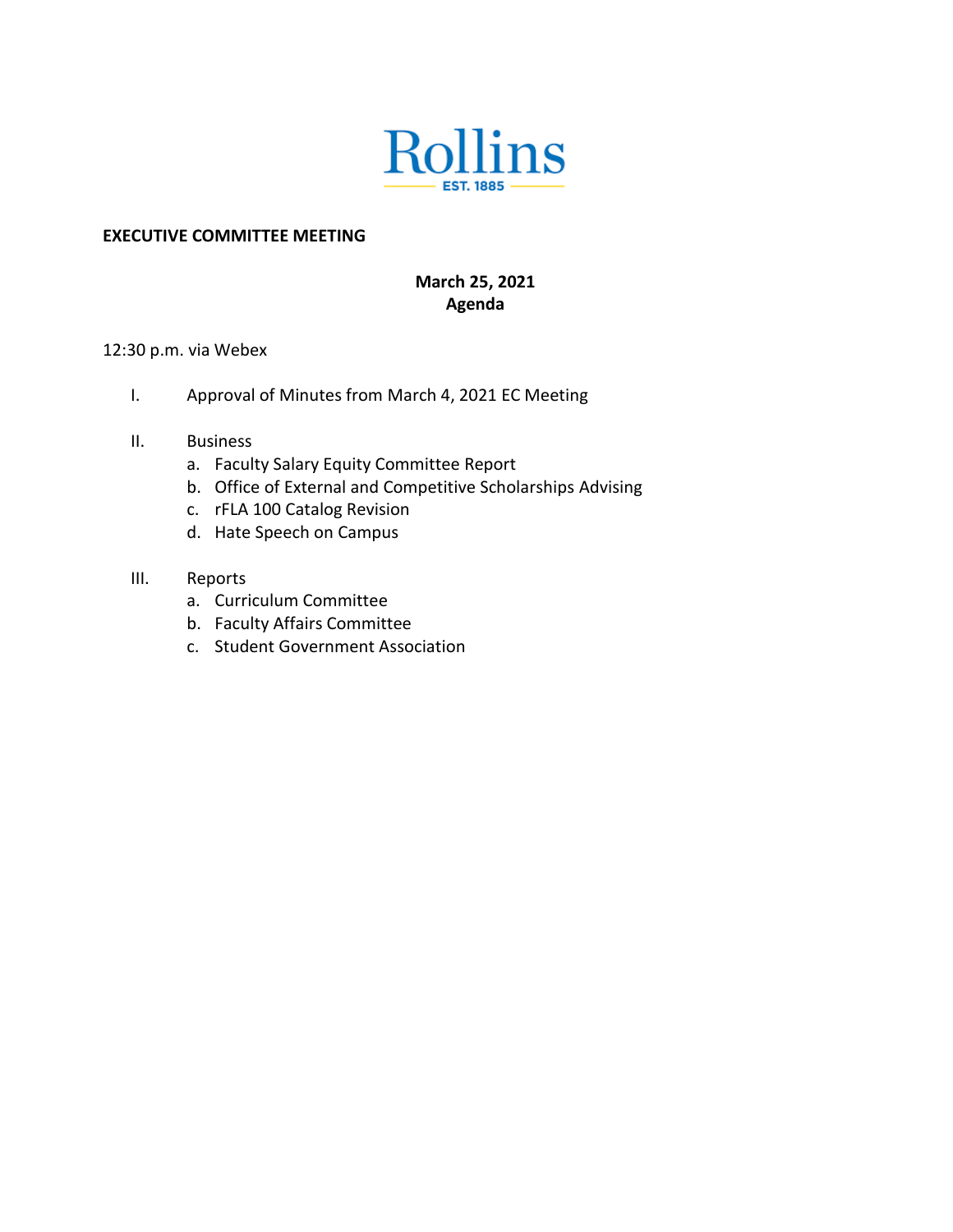

## **EXECUTIVE COMMITTEE MEETING March 25, 2021 Minutes**

#### **PRESENT**

Jennifer Cavenaugh, Dan Chong, Grant Cornwell, Donald Davison, Ashley Kistler, Richard Lewin, Julia Maskivker, Jennifer Queen, Paul Reich, Scott Rubarth, Rob Sanders, Anne Stone, Martina Vidovic, Jamey Ray, Susan Rundell Singer, Manny Rodriguez, Karla Knight

Guests: Amy Armenia, Meghal Parikh, Gabriel Barreneche

#### **CALL TO ORDER**

Paul Reich called the meeting to order at 12:33 P.M.

## **APPROVED OF MINUTES FROM March 4, 2021 EC MEETING**

A typo in the minutes was corrected. Lewin made a motion to approve the corrected 3-4-21 meeting minutes. Stone seconded the motion. EC unanimously approved the meeting minutes for March 4, 2021.

#### **BUSINESS**

## **Divisional Elections Update**

Paul Reich

The ballots for elections were sent. We have outstanding nominations for Humanities on FRDC and Social Sciences for EC and CC. We have three vacancies on FEC and the Faculty Appeals Committee. Since there are no available Business faculty, an at large member will be selected. EC will present slates for FEC and Faculty Appeals at the April 15<sup>th</sup> Faculty Meeting. Paul will send a list of eligible faculty and EC will discuss who we can ask to serve.

## Comments:

I'm hearing feedback that faculty do not want to commit until they know whether course releases for department chairs will be available next year for departments with fewer than ten faculty.

We have reached out to departments of ten or more and asked if they prefer a course release or stipend. We are working on a more nuanced way to integrate other factors such as numbers of tenure-track faculty, students graduating in the major, student taught, etc. Udeth is retiring on April 2<sup>nd</sup> and Meghal is taking on his responsibilities until we can fill his position. Meghal will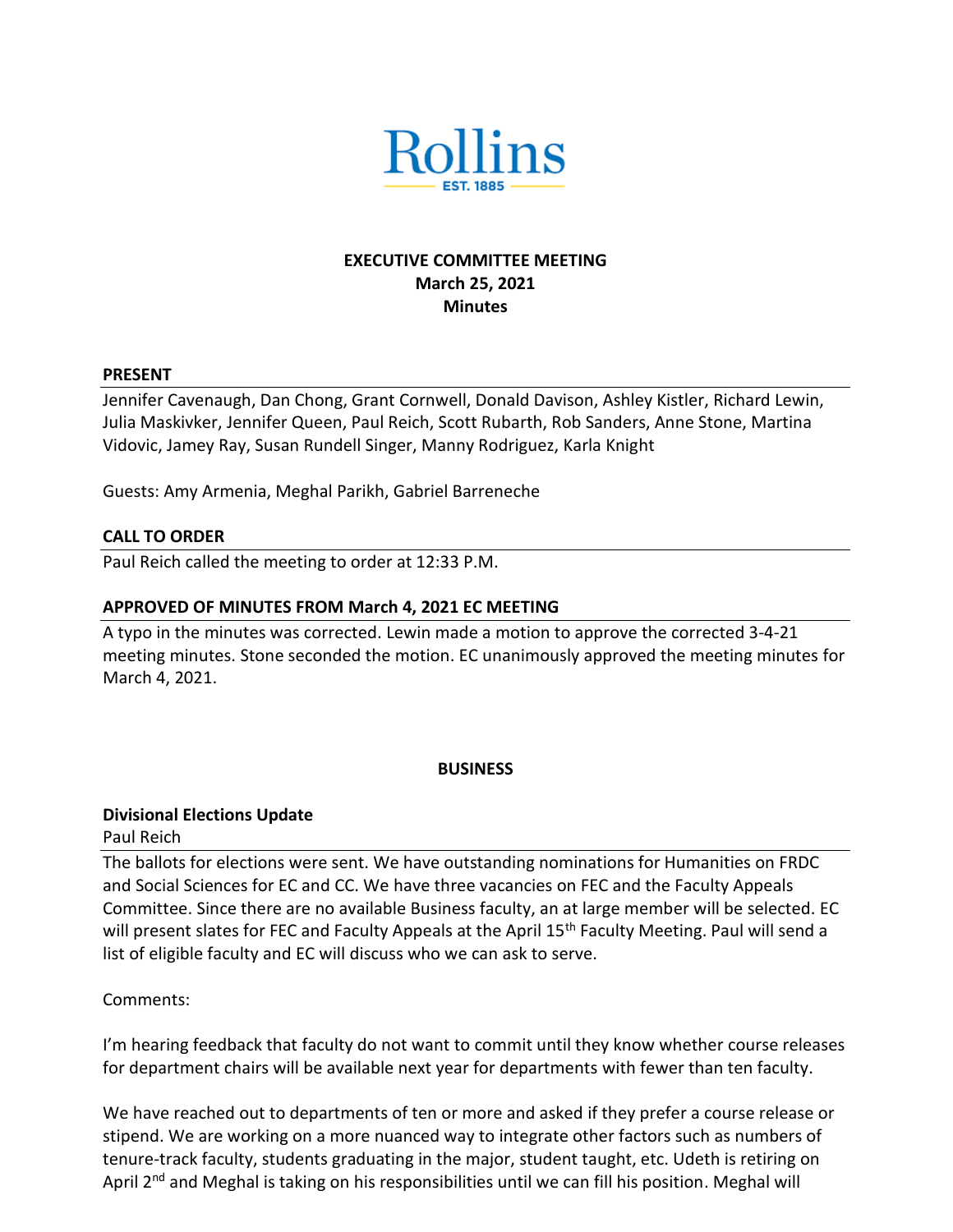update the dashboard to include all this information by early next week, and we will plan from there.

The number of students and size of the department is not always the issue. Larger departments potentially have more people they can distribute tasks among. It's hard to quantify things such as problematic faculty and that can take a lot of a department chair's time.

Q: Can we allow associate professors to serve on FEC? A: I hope that issue will be back on the table next year.

A plea was made to look for people who have thought deeply about what an inclusive academy is and have done some of the groundwork about how bias shows up in the evaluation process.

## **Faculty Salary Equity Committee Report**

# ATTACHMENT #1

# Donald Davison

In Fall 2019, the Provost convened a joint committee to see if there is evidence of salary disparities rooted in gender and/or race. We developed a methodology to study these questions and recommend that this study should be replicated every four years. We reviewed literature and ways in which other schools have studied these questions. Based on that, we agreed that the appropriate method would be a multi-variable analysis. The report does not examine compression, inversion, or comparison to benchmark schools. We hope that study will be conducted next over the summer and into the fall.

Aggregate results indicate large average salary disparities on gender and race/ethnicity. Evidence suggests that number of years at Rollins is a powerful variable. At a macro level, results indicate larger processes of occupational segregation that we see in the labor market where certain disciplines attract members.

Questions remaining include: why are so few women at full professor rank with fewer years of seniority? Are there obstacles at Rollins that impede promotion to full? Recognizing that markets are a reality, how does Rollins balance a two-tiered compensation system?

Discussion:

Q: Why did the Committee only look at a single year?

A: Since new hires and retirements happen on a constant basis, we need to look at a single time slice to have a non-biased approach to race and ethnicity.

Q: Average salaries of associates seem to be lower than everyone else. Most associates came around recession time where there were no pay increases. In average base salary for assistant professors, it appears minorities have higher base salaries than non-minorities and the distribution is skewed. Is this particular to this year or is it something that exists over time? A: There is evidence in literature that suggests the way female faculty and minorities negotiate salaries differs from how non-minorities or male faculty negotiate. In the future when we conduct benchmark and regression studies, those things can be considered.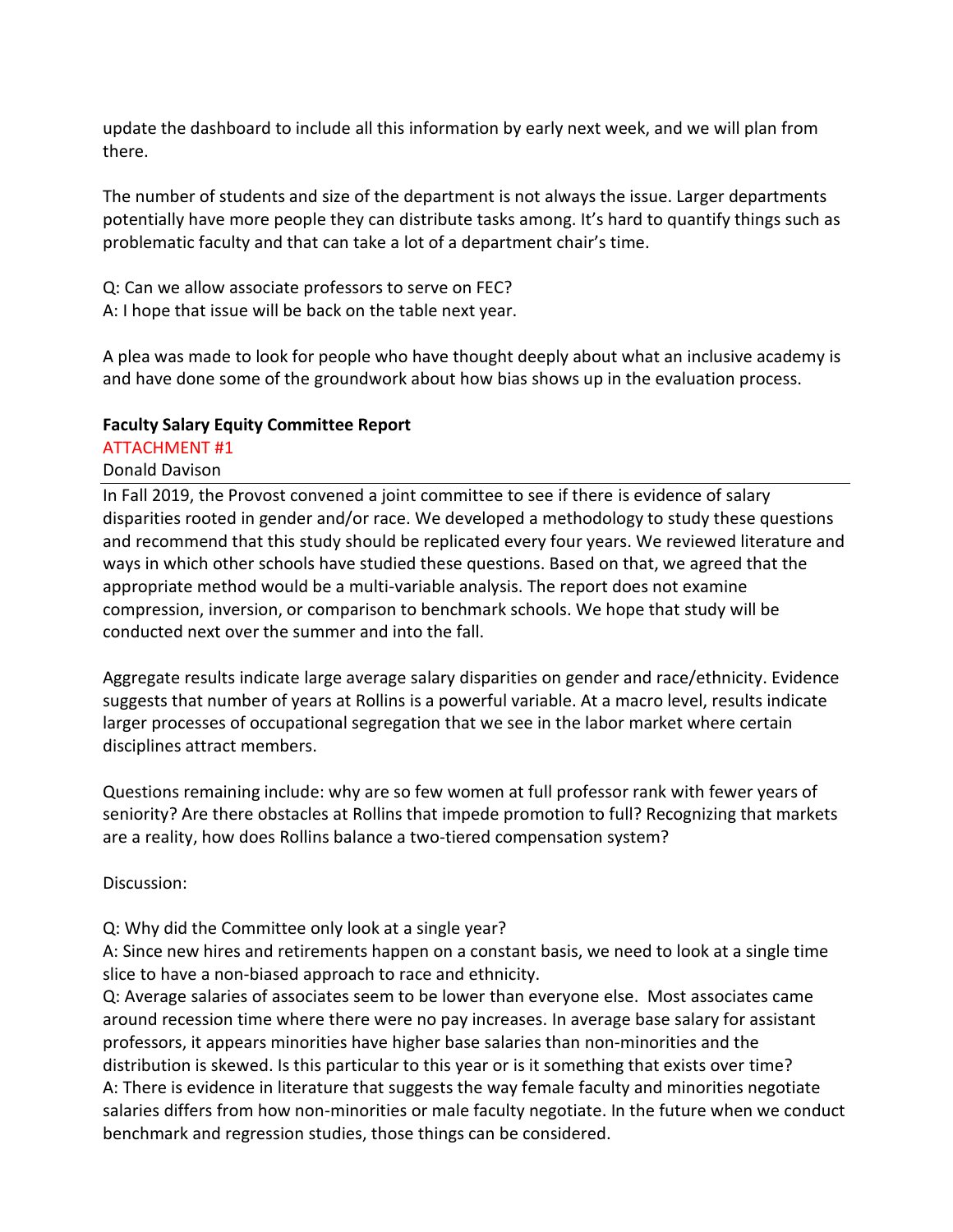A: When we established the philosophy of compensation, the idea was that every three or four years we will come back to the same questions where we will see the trends and whether we are making progress over time.

Q: Did we find statistical significance between genders?

A: Once we include years in rank, the gender variable becomes statistically insignificant nonsignificant.

A: A faculty group is creating reading a researched-based book on gender and equity. An important next question is whether women are staying in the associate rank longer than men and if so, why, and where do we go from here?

Q: Some of the disparity is attributable to market differences. Did the Committee consider more targeted recommendations about those disciplines?

A: The market groups are computer science, economics, and business. Computer Science has parity, Economics has slightly more women than men, and Business is working on that issue. A: We did not put forward targeted recommendations. Market is a reality. Is it possible to better balance its effects on non-market disciplines recognizing that Rollins has finite resources? A: It's an important issue, but as a group we were not able to come to a consensus about what those recommendations should be.

Chong made a motion to endorse the report. Queen seconded the motion. Motion passed unanimously and will be presented at the next faculty meeting.

## **Office of External and Competitive Scholarships Advising**

## ATTACHMENT #2

Gabriel Barreneche

With Dr. Jay's departure, we took time to reimagine the Department of External and Competitive Scholarships. We held two open fora for faculty and stakeholders and one for students and created the attached vision statement. We are posting a job announcement and hope to have a person on board for 2021-22.

Q: What will the role of the committee and CCLP be in Fulbright and other interviews? Will they replace the committees that Dr. Jay put together of faculty in a particular discipline or geographic area that would then interview Fulbright participants? Those committees were effective. A: This committee would have that regular duty and continuity of expertise in conducting interviews with students. If the need arose for ad hoc groupings, it would happen, but the committee will create stability and permanency in the process.

Q: Is there a mission statement in addition to this vision statement?

A: We intentionally did not create a separate mission statement. We wanted to give the person we hire the opportunity to be involved with creating a mission statement. It was a strategic decision to write a vision statement that looks like a job description since that is the next task. A: Someone coming in would likely want to see the College's vision for this position.

Q: One of the strengths of the previous director was having a PhD and being research-directed. She could also support and advise students on individual research opportunities in preparation for grants and awards they would then apply for. Why aren't we stressing that we want someone trained in researched as well?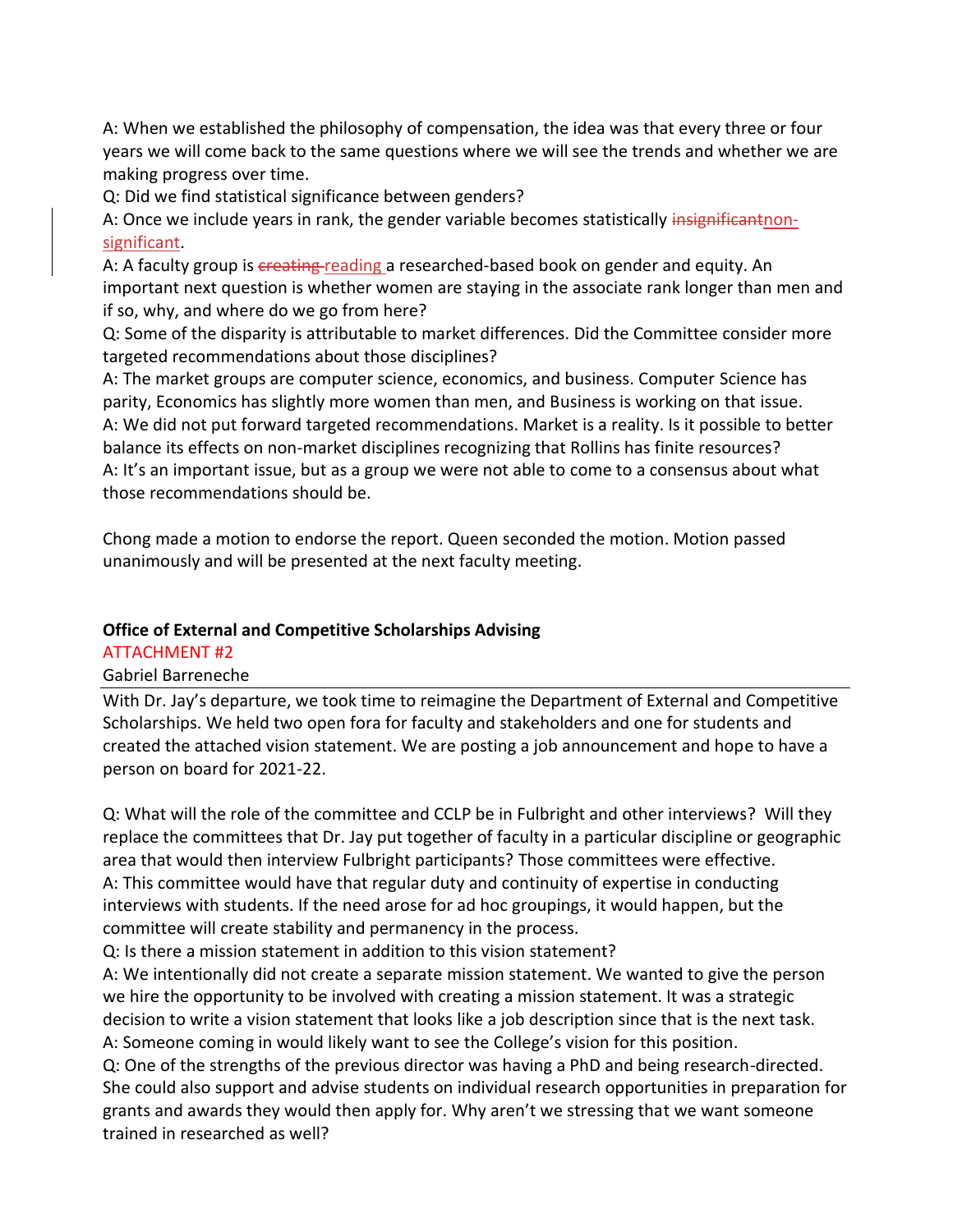A: To attract a diverse applicant pool, we decided to not strictly require a PhD. There may be some excellent candidates who have master's degrees or are ABD. A PhD is preferred, but it's not a non-starter.

Q: We can endorse this, but as a CLA body we won't create this committee since it's an all-college committee, correct?

A: It belongs as an all-college committee.

Q: With the conversations we've had about what is and isn't valued in the tenure and promotion process, is there a way conversation could help provide a more inclusive perspective on service? A: We tried to have that conversation last year.

Q: We're adding another governance committee and we're struggling to fill spots on existing committees.

A: I was encouraged by the turnout at the fora.

## **rFLA 100 Catalog Revision**

## ATTACHMENT #3

## Ashley Kistler

This proposal came from the rFLA Advisory Committee to address concerns about the number of seniors looking for an easy elective signing up for rFLA 100 and creating a shortage of seats for new students. The proposal requires first-year student status for rFLA 100. We would consider special cases for other students with compelling reasons for taking the 100-level rFLA course and vacant seats could be opened to everyone.

Queen made a motion to approve the rFLA 100 revision. Chong seconded the motion. Motion passed unanimously.

CC will report the decision at the next faculty meeting.

## **Hate Speech on Campus**

Paul Reich

Given the recent incident on campus, we discussed whether we need to have a conversation about hate speech. Should those conversations happen in departments, at a faculty meeting, or during the retreat?

Q: Do we do enough to support faculty in thinking about and understanding language in the classroom? Do we equip ourselves with enough reflection and pedagogical advice about how to handle triggering/hate speech?

A: The final rFLA meeting this year is dedicated to anti-racism and the anti-racist groups lead us through an interactive activity.

A: There needs to be tangible action to enforce policies we have on campus.

Q: We are doing some of this work, but how do we get it front and center, so everyone knows the resources are there.

A: We will share the resources at the next faculty meeting.

Ray made a motion to adjourn. Vidovic seconded the motion. Meeting adjourned at 1:52 p.m.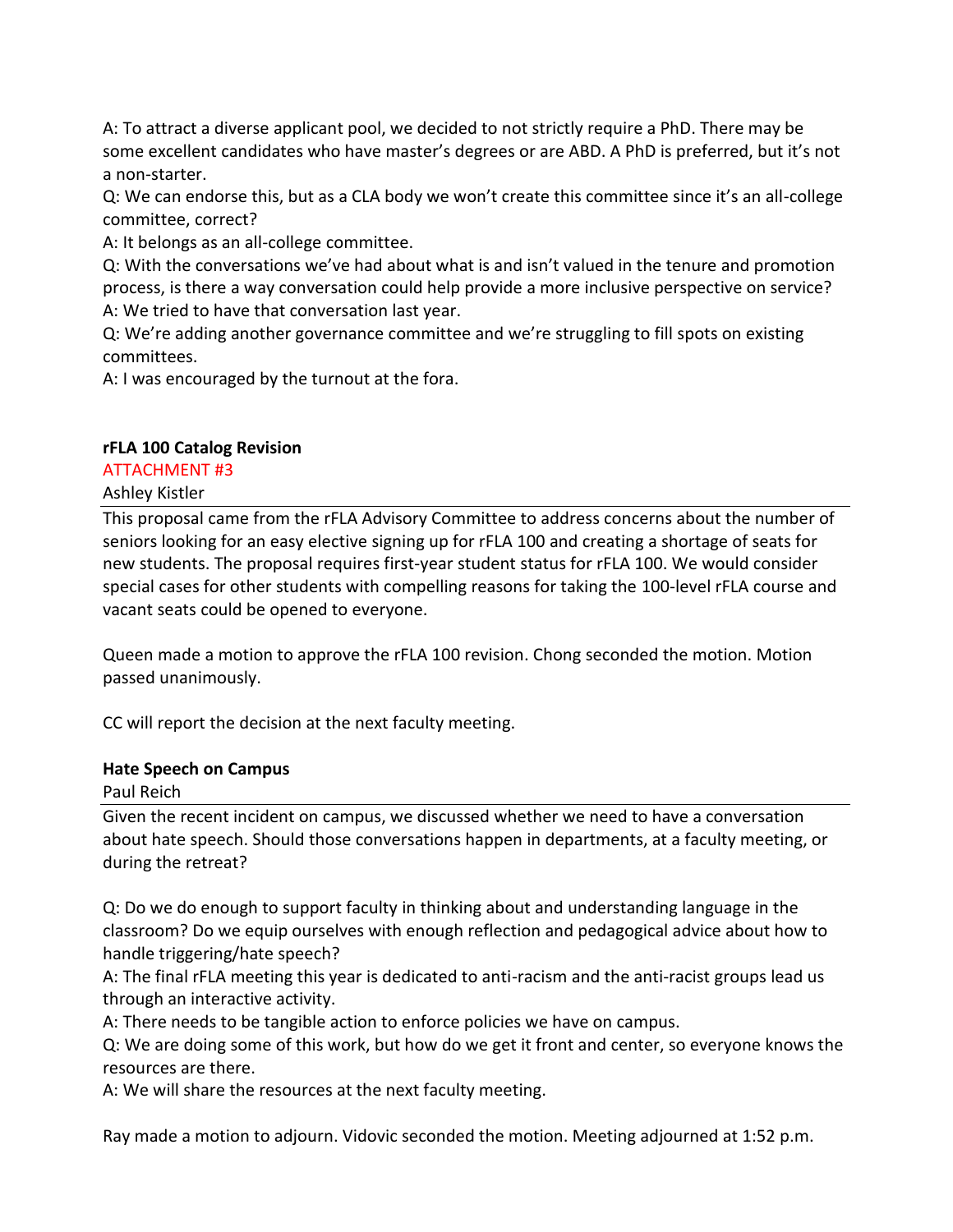#### **ATTACHMENT #1**

#### **Final Report**

# **Faculty Salary Equity Committee**

## **February 12, 2021**

#### **Members:**

Dr. Amy Armenia, Sociology Dr. Wendy Brandon, Education Dr. Beni Balak, Economics Dr. Jennifer Cavenaugh, Dean of the Faculty Dr. Donald Davison, Chair, Faculty Affairs CommitteeDr. Mattea Garcia, Communications Dr. Devin Hargrove, Business Dr. Keith Wittingham, Crummer Graduate School of Business Matt Hawks, Associate Vice President, HR & Risk Management Udeth Lugo, Director of Institutional Research Meghal Parikh, Director, Office of Institutional Analytics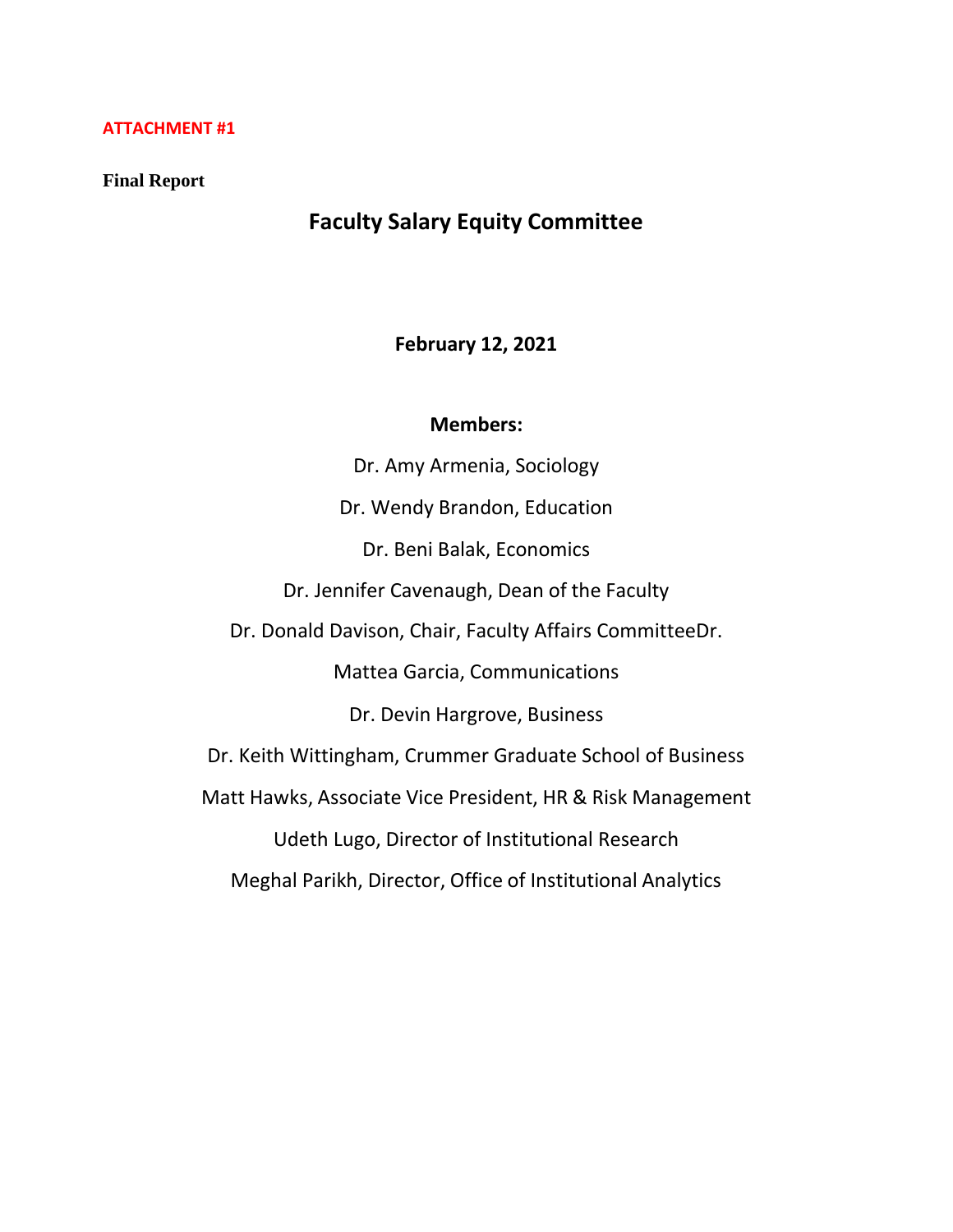## **Executive Summary**

Provost Susan Singer charged a working group of faculty and administrators to examine the possible existence of gender- or race/ethnicity-based bias in salaries. The working group convened approximately every three weeks during the academic year 2019-2020. Early meetings were used to agree on the collection of data, selection of appropriate variables to be used in the models, review the literature regarding how salary equity has been examined at other institutions, and develop the methods of analysis.

The faculty salary structure at Rollins College is powerfully influenced by several factors. For approximately the last 20 years the College implemented across-the-board increases typically at 2%, when financial circumstances permit. The salary increase is dependent upon the overall enrollment at the College. Consequently, some years there are no salary increases. During this period the College generally followed a discipline-based approach when hiring new faculty. Second, there are limited opportunities for salary increases. There are one-time salary increases at the time of promotion to associate and full professor. Also, faculty selected as Cornell Distinguished Faculty receive a \$2500 increase in their salary. Beginning in 2016 Rollins adopted a salary model where faculty recruitment in Business, Computer Science, and Economics are largely determined by market forces.

Relying on average or mean-level salary by rank and gender such as provided by AAUP can be distorted by the changing demographic composition of the faculty. Given these considerations the working group used deidentified individual-level salary information to estimate the effect of gender and race while controlling for these other factors. The primary methodology is multivariate regression analysis for the entire CLA faculty (N=191), excluding visiting faculty, adjuncts, lecturers, and Crummer faculty.<sup>1</sup> A series of dichotomous (i.e., dummy) variables are included in the regression models to test for significant effects on factors of interest (gender, race, ethnicity). The empirical analyses were conducted by the Director of Institutional Analytics under the guidance of the faculty/staff task force.

The major results are the following. First, there are some overall differences in salary by gender and race/ethnicity. Aggregate differences in salary are significant by gender for the rank of Professor and Associate Professor, and by race/ethnicity at the rank of Professor. When controlling for other factors however, the dummy variables for gender, race and ethnicity are consistently not statistically significant in all regression models tested (all T-tests failed at the .05 level). In other words, the regression analysis did not reveal evidence of gender-based or race/ethnicity-based bias in salaries, when controlling for other factors. The most influential factors explaining faculty salaries are field/division, years in rank, and promotion to associate or full professor. It is important to note that the working group did not examine compression, inversion, and a comparison of faculty salaries at Rollins to our benchmark institutions. This

 $1A$  faculty member from Crummer was involved in the analysis but their faculty size was too small conduct a separate analysis for them.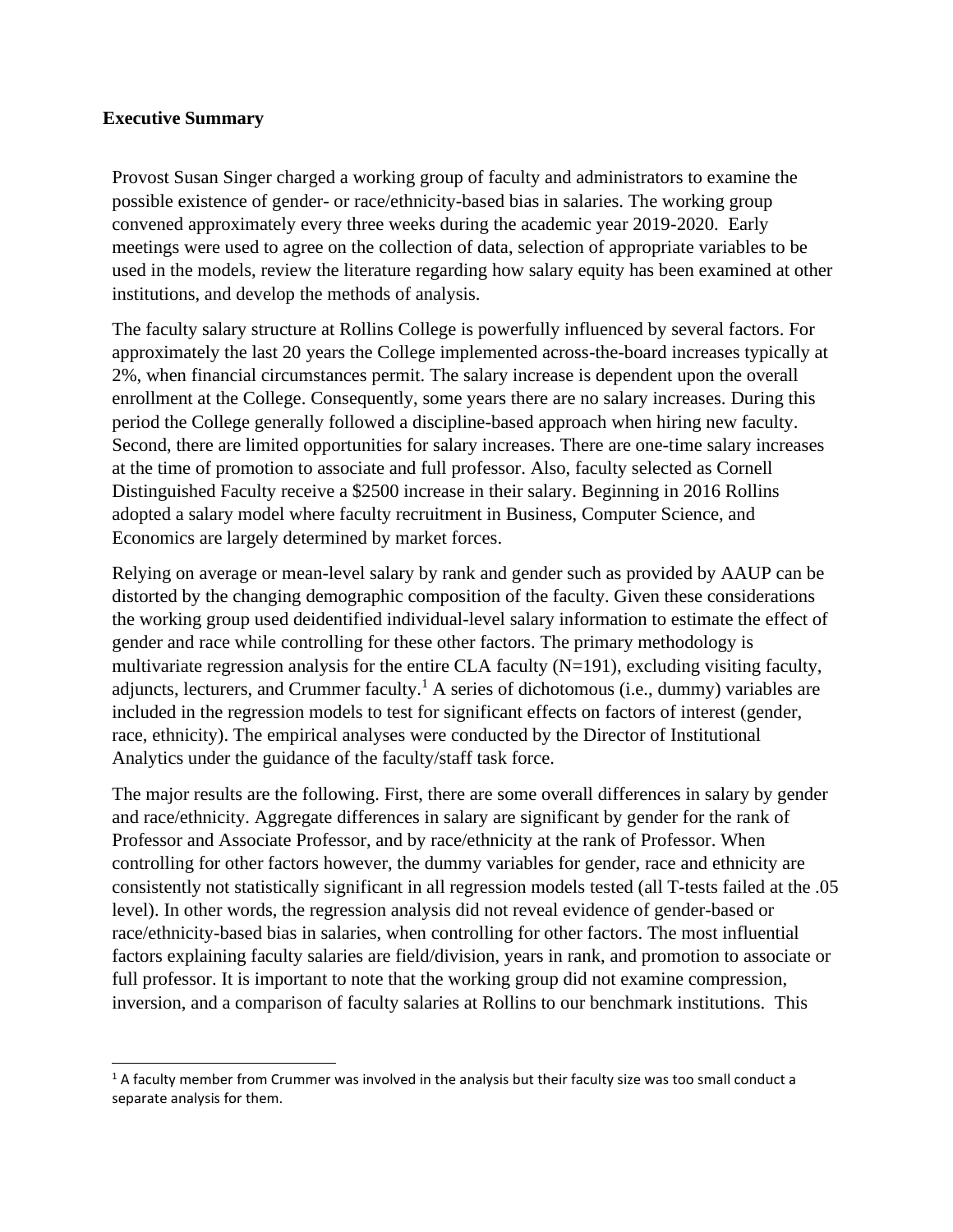analysis is currently being conducted by a subcommittee of the Faculty Affairs Committee with the Provost and the Director of Institutional Analytics.

Overall, then the aggregate differences by gender and race/ethnicity appear to be the result of other effects that reflect occupational segregation rather than overt gender pay inequity, with men overrepresented in the more highly paid parts of the faculty, those tenured, with longer careers, and in the market-based salary fields.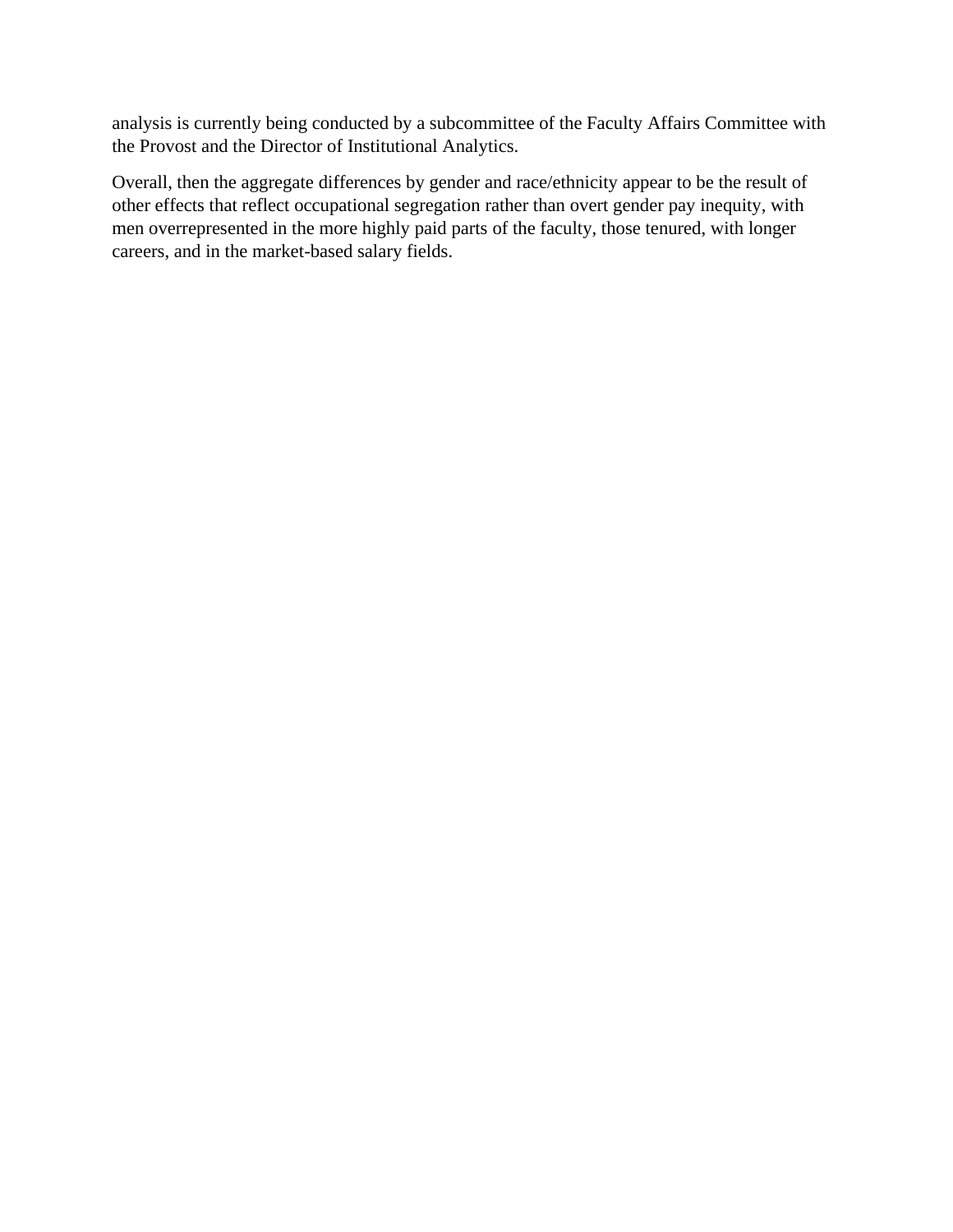## **Faculty Salary Equity Committee Charge**

The Faculty Salary Equity Committee (FSEC) was created to answer questions about potential inequities in faculty salaries by gender and race/ethnicity. The work of the FSEC also responds to the expectation of transparency articulated in the Faculty Salary Philosophy. The group convened in Fall 2019 to develop, conduct, and analyze data to meet the following charge:

The aim of this committee is to establish a systematic, recurring data-driven protocol for examining issues of equity in faculty salaries especially with a primary focus on gender and race/ethnicity of the faculty. This group will design the methodology for a statistical analysis of faculty salaries, as well as help prepare communications about the study to the rest of the faculty and senior leadership. If there is evidence found in the analytical study that an inequity exists in faculty salaries and it is associated with gender, race or ethnicity of the faculty, the committee will provide a recommendation to the Provost.

In addition to identifying current inequities, the group also intends to develop a process and methodology that can be repeated at regular intervals. The committee is a sharedgovernance approach in which both faculty and professional staff study faculty salary equity together.

## **Purpose of this study**

- Examine faculty salary equity broadly across the College
- Improve understanding of the faculty salary structure
- Determine if there are systemic biases regarding faculty salary equity
- Address perceptions about salary inequity across the campus environment

## **Faculty Salary System at Rollins College**

The history of the faculty salary system at Rollins College exerts significant influence on the distribution of salaries. Rollins briefly followed a merit system for faculty salary increases. The merit system was limited to three years (AY2009-2012). Faculty salary increases at Rollins College are largely determined by two events—one-time only increases attached to promotion in rank and an across the board salary increase each year depending upon fall enrollment. Faculty promoted to the rank of Associate Professor receive an annual salary increase of \$3,500 and faculty promoted to the rank of Professor receive an annual salary increase of \$6,000. (Approved May 2015). Also, faculty who are selected as Cornell Distinguished Faculty receive a one-time only increase of \$2500. The second opportunity for salary increases are across-the-board adjustments made most years. These increases are typically limited to 2%, depending upon the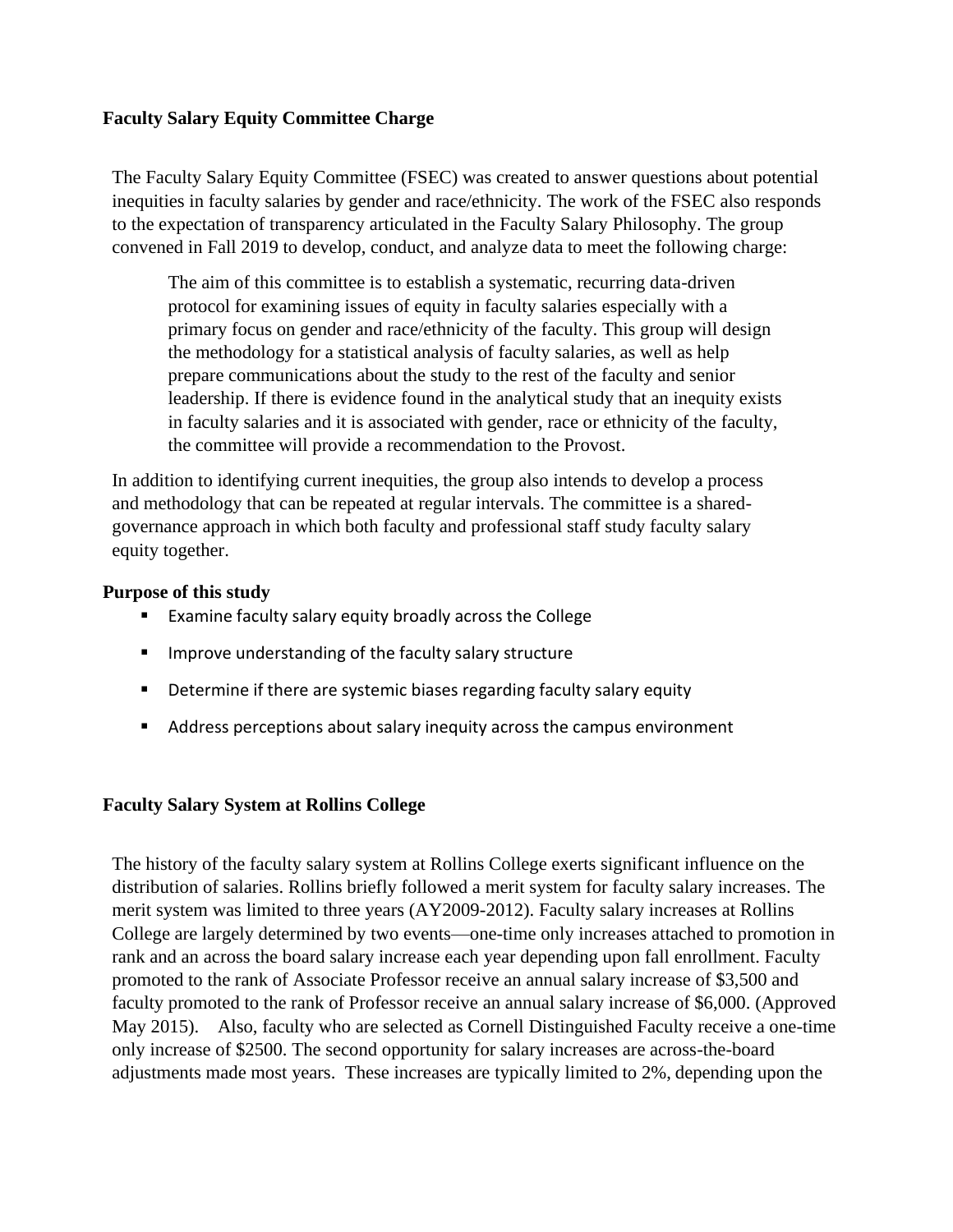financial condition of the College and the size of the entering class. Depending upon the financial and enrollment circumstance there may be no across-the-board increase in a given year.

Given that faculty salaries are strongly influenced by two structural conditions—promotion and across-the-board adjustments then aggregate-level analysis can produce distortions. Furthermore, those structural characteristics can move with exogeneous forces such as the changing demographic composition of the faculty. For example, average salary by rank and gender could suggest bias but it may be an artifact of other characteristics that are correlated with gender. Accordingly, the primary method used by the salary equity study committee is multivariate analysis rather than just examining aggregate differences.

# **Data**

The analysis was conducted using salary information for the 2019-2020 academic year. The factors evaluated in the analysis of salaries at Rollins were chosen based upon the models used in the review of literature. Salary data were deidentified. The analysis excludes, Crummer faculty, any faculty in Admin position, any international faculty with no race\ethnicity specified, any other faculty with no race\ethnicity specified, and adjuncts.

List of Variables used in Analysis:

- 1) Base Salary (outcome variable)
- 2) Race (Value = Minority and Non-minority
- 3) Gender (Female = 1)
- 4) Rank
- 5) Division (for CLA only)
- 6) Years in Current Rank
- 7) Appointment Year and Appointment Decade
- 8) Age at Appointment
- 9) Flag to identify faculty on Tenure or Tenure earning track
- 10) Years in Tenure
- 11) Hire Year and Hire Decade
- 12) Number of years at Rollins College
- 13) Rank at Hire
- 14) Age at Hire
- 15) Pre-Rollins years of experience (sourced from resumes maintained by Dean's office)
- 16) CUPA Market Factor (z-score calculated of average salaries obtained from CUPA-HR salary survey results across the all participating four-year institutions in the nation withinall Rollins' relevant disciplines matched with 2-digit and 4-digit CIP disciplines of faculty)
- 17) Flag to identify if faculty has ever been a Cornell Distinguished Faculty
- 18) Flag to identify if Cornell Distinguished Faculty received an additional \$2,500 to base salary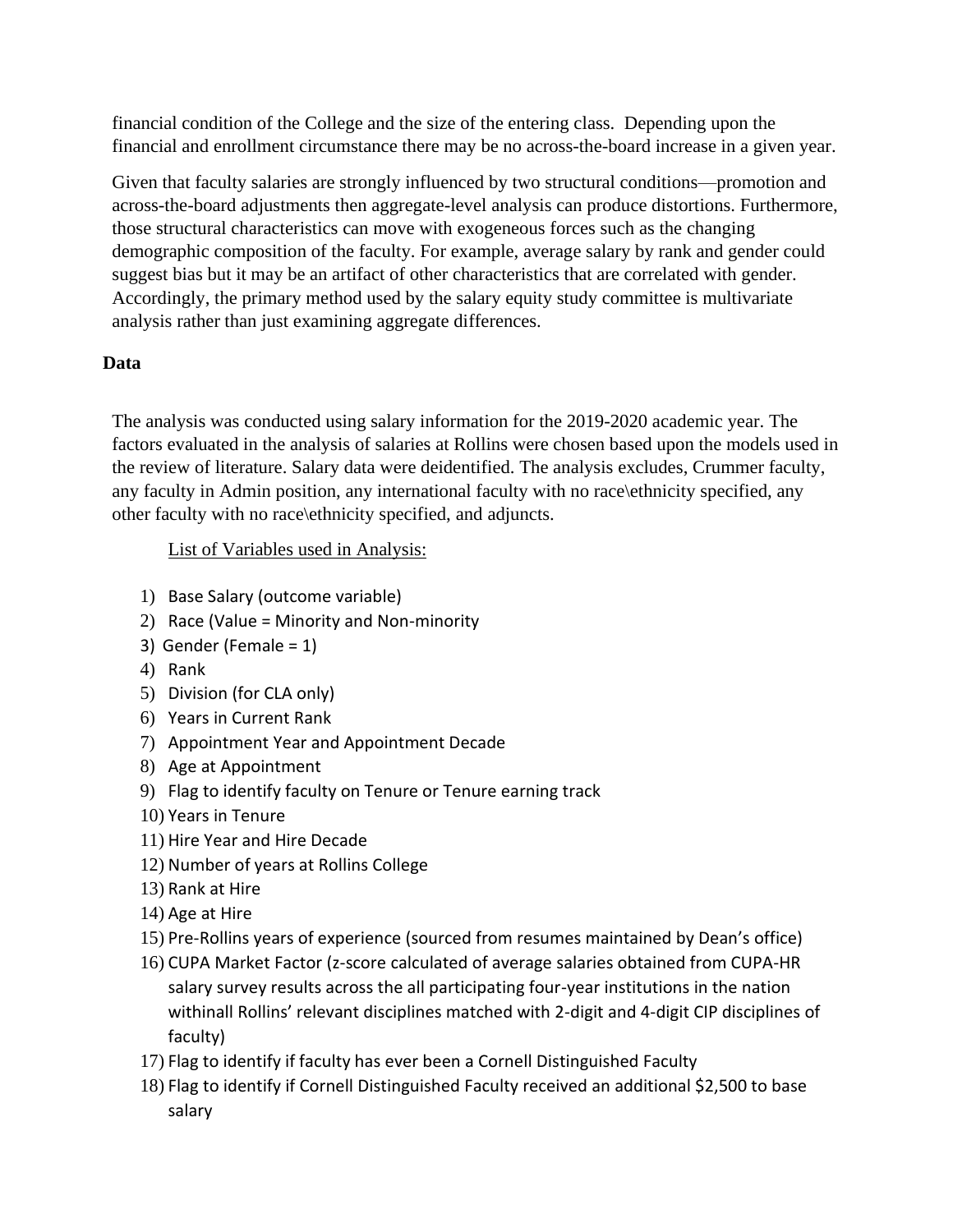## **Methodology**

- Identified 4 different statistical analysis methods
	- o Multiple Linear Regression with residual analysis
	- o Blinder-Oaxaca Decomposition
	- o Hierarchical Linear Modeling (HLM)
	- o Individual Growth Modeling
- Identified numerous variables used to predict faculty salary (next page)
	- o rank, rank-at-hire, time-in-rank
	- o degree earned
	- o discipline, market factors
- Identified discussions on inclusion/exclusion criteria for sample dataset
	- o tenured/tenure-track, librarians, research/clinical faculty, adjuncts
	- $\circ$  not to mention, research productivity, service, committee work, teaching load

## Exploratory analysis

- Correlation Analysis by Rank
	- o CLA
	- o Crummer
- T-tests for checking equality in means of base salaries by Gender and Race\Ethnicitygroups
	- $\circ$  Null Hypothesis H0 = The mean base salaries received by White or Male faculty are equal (or statistically indifferent) to mean base salaries received by Underrepresented or Female faculty.
	- $\circ$  Alternate Hypothesis H1 = Mean base salaries received by White or Male faculty and Under-represented or Female faculty are not equal.

For each indicator of interest where **Probt < 0.05** the null hypothesis is rejected and infer that the mean base salaries received by White or Male faculty are not equal to the mean base salaries received by Under-represented or Female faculty (that is, there is no statistically significant difference between under-represented or female faculty salaries and white male faculty salaries).

- Exploration results
	- $\circ$  The Exploration results Excel file has the detailed results of Correlation analysis and t-test analysis conducted by Institutional Analytics.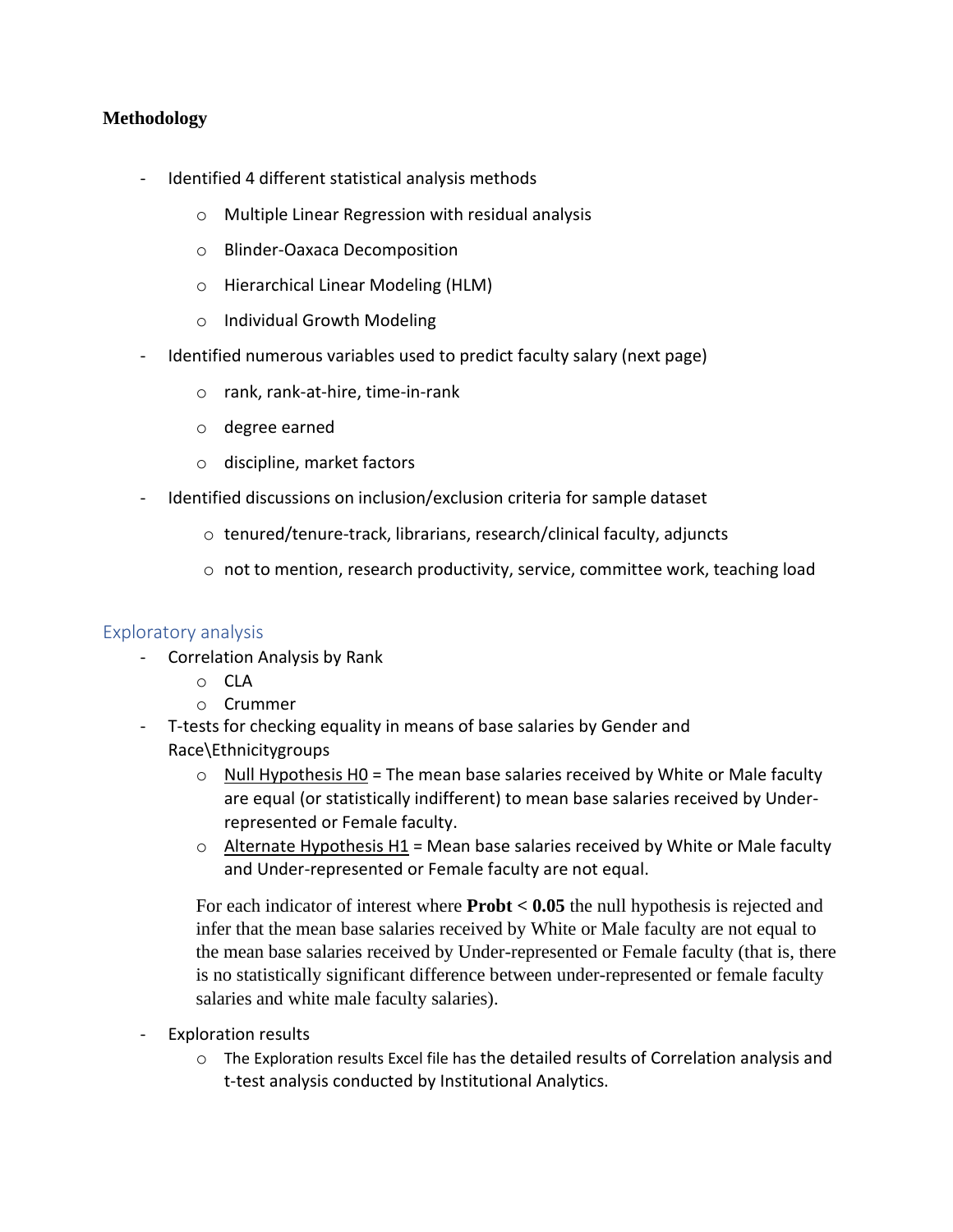$\circ$  Please feel free to contact Meghal Parikh at [mparih@rollins.edu](mailto:mparih@rollins.edu) to get access tothese results if interested.

## Regression Analysis

- Six multivariate regression models were developed:
	- $\circ$  One each with Minority as base category and Female as the base category butexcluding Rank and Division of faculty in dependent variables
	- o One each as above but after adding Rank as a dependent variable
	- o One each as above but after adding Division as a dependent variable
- Regression Model Results: The results of the six models are stored in a shareable Excelfile. Please feel free to contact Meghal Parikh at [mparih@rollins.edu](mailto:mparih@rollins.edu) to get access to these results if interested
- Observations and conclusions
	- $\circ$  All the six models were statistically significant and showed that the variance in faculty base salary is a result of many factors such as number of years in rank, number of years since hiring and Market Factor. However, Race/Ethnicity or Gender does not show as a statistically significant factor that affects faculty basesalary in any of the six models.
	- $\circ$  Race/ethnicity and Gender could not be used in any regression models together because it results in extremely low faculty counts in many categories. This can beseen in the Summary Tab in the Regression Model Results Excel file.
	- $\circ$  These modeling results shows the relationship between quantitative factors mentioned above with the CLA faculty base salary. Causation cannot be provedusing these regression models. In other words, only the correlation aspect is evaluated. Causation is neither proved nor evaluated in a regression analysis.

## Interactive Scatter Plots

- **To observe univariate regression effects of each dependent variable along with Rank and Division bifurcation, interactive scatter plots were developed in the data visualization tool Tableau.**
- Link to dashboard: [https://us-east-](https://us-east-1.online.tableau.com/%23/site/rollinscollegeanalytics/workbooks/673857?%3Aorigin=card_share_link)[1.online.tableau.com/#/site/rollinscollegeanalytics/workbooks/673857?:origin=card\\_sh](https://us-east-1.online.tableau.com/%23/site/rollinscollegeanalytics/workbooks/673857?%3Aorigin=card_share_link) [ar](https://us-east-1.online.tableau.com/%23/site/rollinscollegeanalytics/workbooks/673857?%3Aorigin=card_share_link) [e\\_link](https://us-east-1.online.tableau.com/%23/site/rollinscollegeanalytics/workbooks/673857?%3Aorigin=card_share_link)
- Please feel free to contact Meghal Parikh at [mparih@rollins.edu](mailto:mparih@rollins.edu) to get access to these scatter plots if interested. Due to limited number of licenses available, all faculty cannotbe given access to the tool at the same time, hence the access will be granted on first- come-first-serve basis for a limited number of days.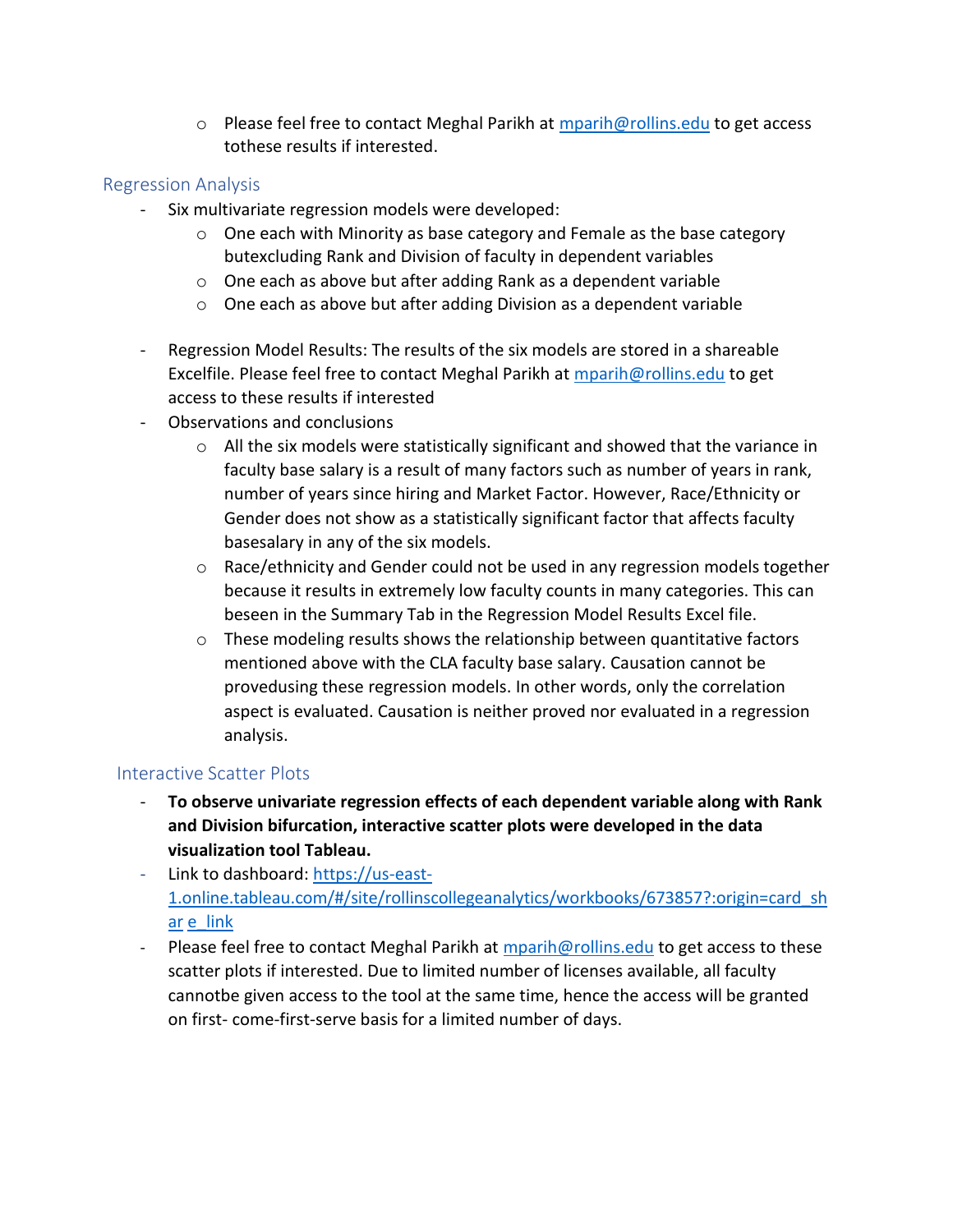#### **Results**

Average Salaries by Rank, Gender, and Membership in Under-Represented Group

Figure 1 reports average salary by rank and gender. The average salary difference by gender is significant at the Associate and Professor ranks, with gaps of 14.4% and 13.4%, respectively.

# Figure 1

|                   | <b>Count</b> |      | <b>Avg. Base Salary</b> |          | <b>Median Base</b><br><b>Salary</b> |          | <b>Std. dev. of Base</b><br><b>Salary</b> |          |
|-------------------|--------------|------|-------------------------|----------|-------------------------------------|----------|-------------------------------------------|----------|
|                   | Female       | Male | Female                  | Male     | Female                              | Male     | Female                                    | Male     |
| Overall           | 104          | 87   | \$75,043                | \$84,086 | \$73,705                            | \$83,022 | \$16,620                                  | \$21,215 |
| <b>Full Prof.</b> | 33           | 32   | \$90,404                | \$98,145 | \$85,047                            | \$92,954 | \$13,676                                  | \$15,687 |
| Assoc. Prof.      | 22           | 24   | \$75,978                | \$85,019 | \$73,805                            | \$77,600 | \$6,733                                   | \$17,580 |
| Asst. Prof.       | 29           | 21   | \$70,381                | \$74,898 | \$65,400                            | \$66,186 | \$11,188                                  | \$18,865 |
| Lecturer          | 20           | 10   | \$55,426                | \$56,156 | \$52,420                            | \$55,504 | \$9,940                                   | \$10,181 |

#### - **Average Faculty Salaries by Gender, 2019-2020**

Figure 2 presents average salary by gender and rank with average number of years in rank. The average salaries for male associate and full professors are higher compared to female colleagues. However, the average number of years in rank is substantially greater compared to female associate and full professors suggesting that salary differences may be an artifact of demographic factors.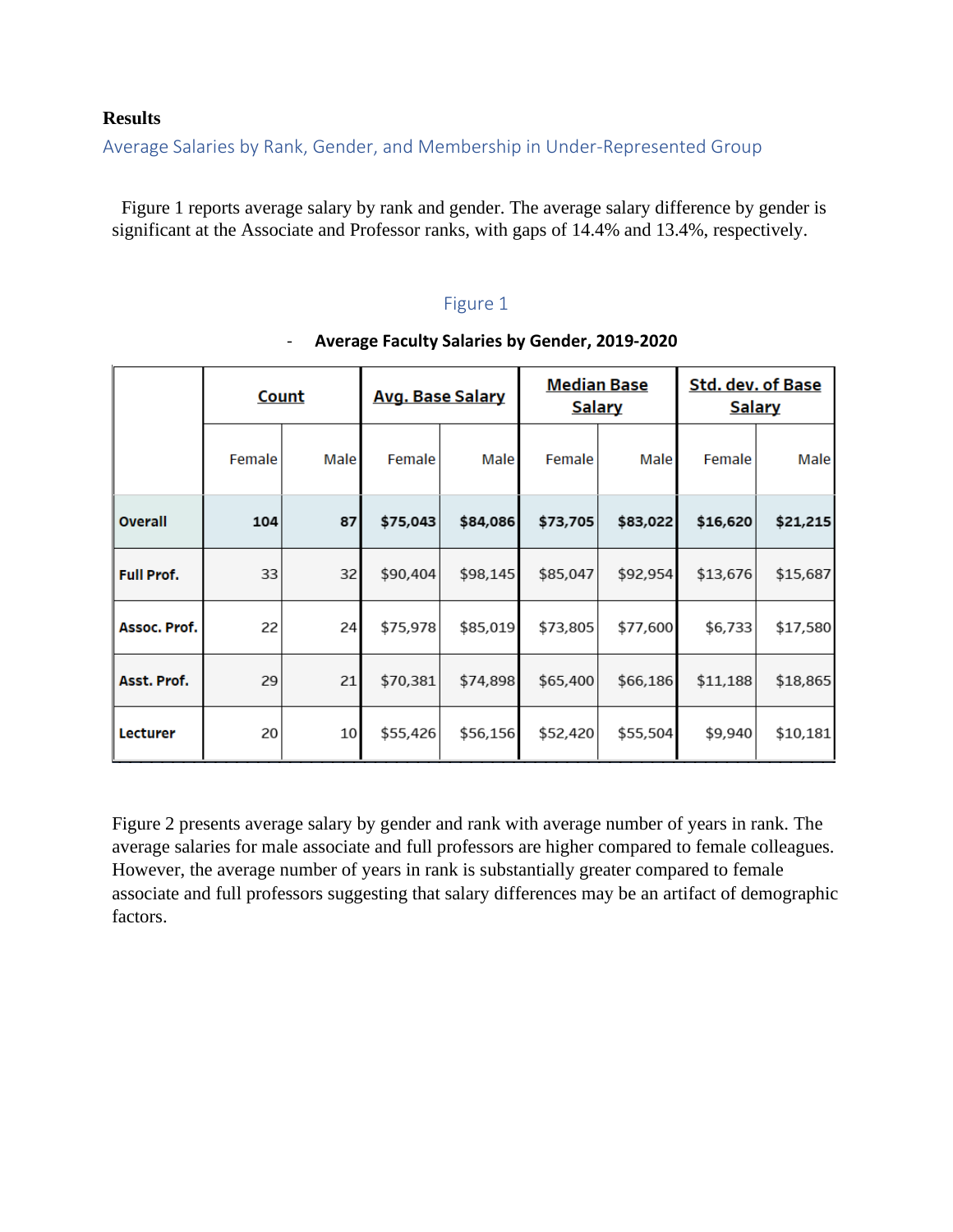# Figure 2

| CLA Faculty Base Salary Avg. Median and Std. Dev.<br>by Gender & Number of Years in Rank |                  |                    |                                                                       |  |  |  |  |
|------------------------------------------------------------------------------------------|------------------|--------------------|-----------------------------------------------------------------------|--|--|--|--|
| Full Prof.                                                                               |                  | \$98.0K            |                                                                       |  |  |  |  |
|                                                                                          | Avg. Base Salary | \$96.0K            | For Male Full Prof.<br>Avg Base Salary=\$98,145                       |  |  |  |  |
|                                                                                          |                  |                    | Avg Number of Years in Rank=13<br>Overall Avg. = \$94,274             |  |  |  |  |
|                                                                                          |                  | \$94.0K            |                                                                       |  |  |  |  |
|                                                                                          |                  | \$92.0K            | For Female Full Prof.<br>Avg Base Salary=\$90,404                     |  |  |  |  |
|                                                                                          |                  | \$90.0K            | Avg Number of Vears in Rank=8<br>10verall Avg.=10                     |  |  |  |  |
|                                                                                          |                  | \$85.0K            |                                                                       |  |  |  |  |
|                                                                                          |                  |                    | For Male Assoc. Prof.<br>Avg Base Salary=\$85,019                     |  |  |  |  |
|                                                                                          | Avg. Base Salary |                    | Avg Number of Years in Rank=10                                        |  |  |  |  |
| Assoc.                                                                                   |                  |                    | Overall Avg. = \$80,498                                               |  |  |  |  |
| Prof.                                                                                    |                  | \$80.0K            |                                                                       |  |  |  |  |
|                                                                                          |                  |                    | For Female Assoc. Prof.                                               |  |  |  |  |
|                                                                                          |                  |                    | Avg Base Salary=\$75,978                                              |  |  |  |  |
|                                                                                          |                  |                    | Avg Number of Vears in Rank+Overall Avg.=8                            |  |  |  |  |
|                                                                                          |                  | \$74.0K            | X<br>For Male Asst. Prof.                                             |  |  |  |  |
|                                                                                          |                  |                    | Avg Base Salary=\$74,898                                              |  |  |  |  |
|                                                                                          |                  |                    | Avg Number of Years in Rank=4                                         |  |  |  |  |
| Asst.                                                                                    |                  |                    | Overall Avg. = \$72,640                                               |  |  |  |  |
| Prof.                                                                                    | Avg. Base Salary | \$72.0K            |                                                                       |  |  |  |  |
|                                                                                          |                  |                    | For Female Asst, Prof.                                                |  |  |  |  |
|                                                                                          |                  |                    | Avg Base Salary=\$70,381                                              |  |  |  |  |
|                                                                                          |                  | \$70.0K<br>\$56.2K | Avg Number of Vea Gveralt Avg 34                                      |  |  |  |  |
|                                                                                          |                  |                    | For Male Lecturer                                                     |  |  |  |  |
|                                                                                          |                  | \$56.0K            | Avg Base Salary=\$56,156                                              |  |  |  |  |
|                                                                                          | Salary           |                    | Avg Number of Years in Rank=8                                         |  |  |  |  |
| Lecturer                                                                                 |                  | \$55.8K            | Verall Avg.=\$55,791                                                  |  |  |  |  |
|                                                                                          | Avg. Bas         |                    |                                                                       |  |  |  |  |
|                                                                                          |                  | \$55.6K            | For Female Lecturer                                                   |  |  |  |  |
|                                                                                          |                  |                    | Avg Base Salary=\$55,426                                              |  |  |  |  |
|                                                                                          |                  | \$55.4K            | Avg Number of Vertveral Avg E8<br>12<br>5<br>q<br>10<br>11<br>13<br>Б |  |  |  |  |

# **Average Faculty Salaries by Gender and Years in Rank, 2019-2020**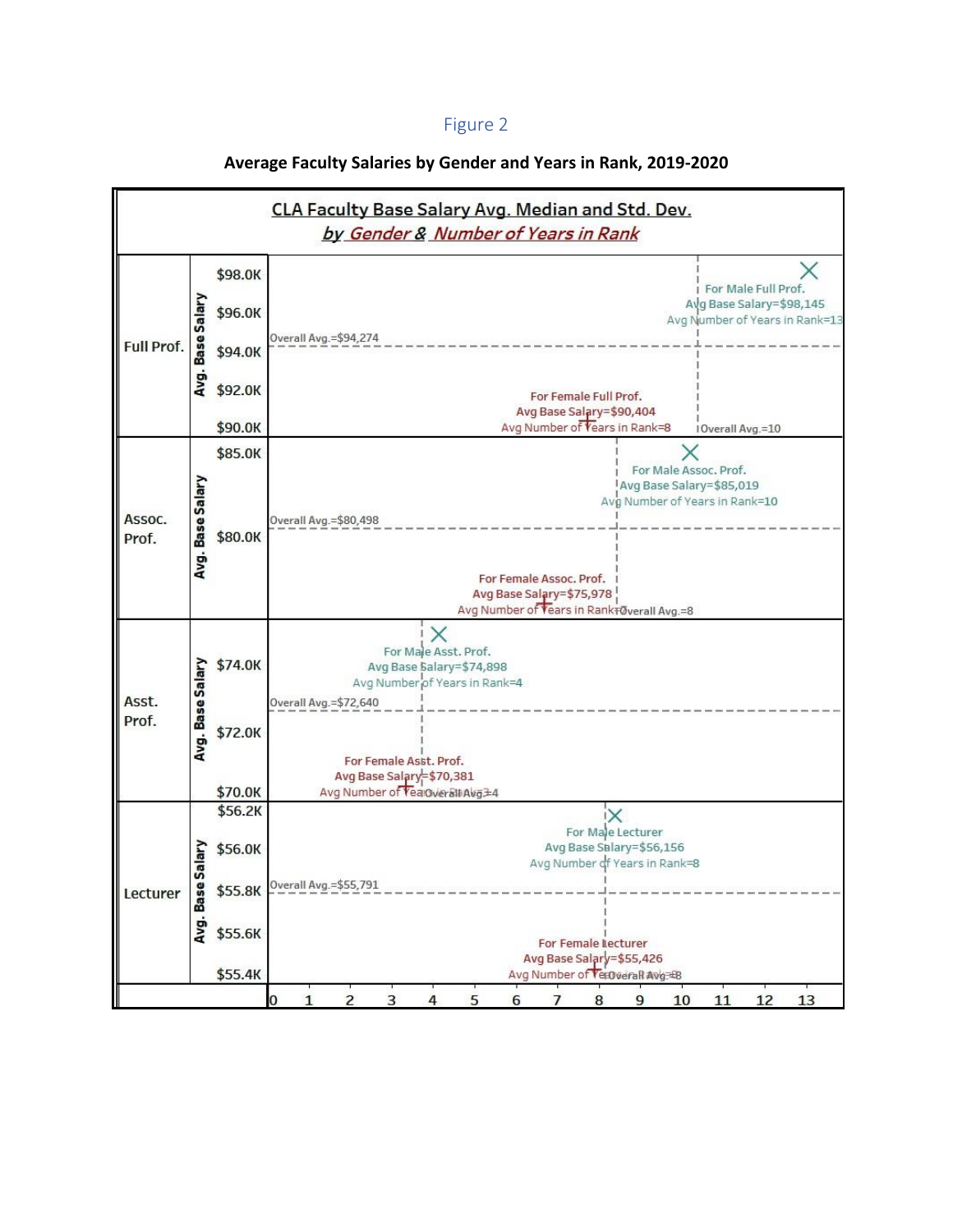Figures 3 and 4 (below) report similar information comparing average salaries and years in rank for white and minority faculty. Results for associate professor and lecturer are withheld due to the small number of cases.

# Figure 3

|              | Count    |                  | <b>Avg. Base Salary</b>                          |                  | <b>Median Base</b><br>Salary |                  | Std. dev. of Base<br><b>Salary</b> |                  |
|--------------|----------|------------------|--------------------------------------------------|------------------|------------------------------|------------------|------------------------------------|------------------|
|              | Minority | Non-<br>minority | Minority                                         | Non-<br>minority | Minority                     | Non-<br>minority | Minority                           | Non-<br>minority |
| Overall      | 37       | 154              | \$77,600                                         | \$79,537         | \$78,396                     | \$77,417         | \$15,754                           | \$20,128         |
| Full Prof.   | 11       | 54               | \$84,647                                         | \$96,164         | \$83,022                     | \$91,078         | \$5,183                            | \$15,726         |
| Assoc. Prof. | 7        | 39               | <b>Faculty count too low to display averages</b> |                  |                              |                  |                                    |                  |
| Asst. Prof.  | 14       | 36               | \$79,812                                         | \$69,349         | \$71,101                     | \$64,717         | \$16,237                           | \$13,459         |
| Lecturer     | 5        | 25               | <b>Faculty count too low to display averages</b> |                  |                              |                  |                                    |                  |

# **Average Salary for White and Minority Faculty, 2019 – 2020**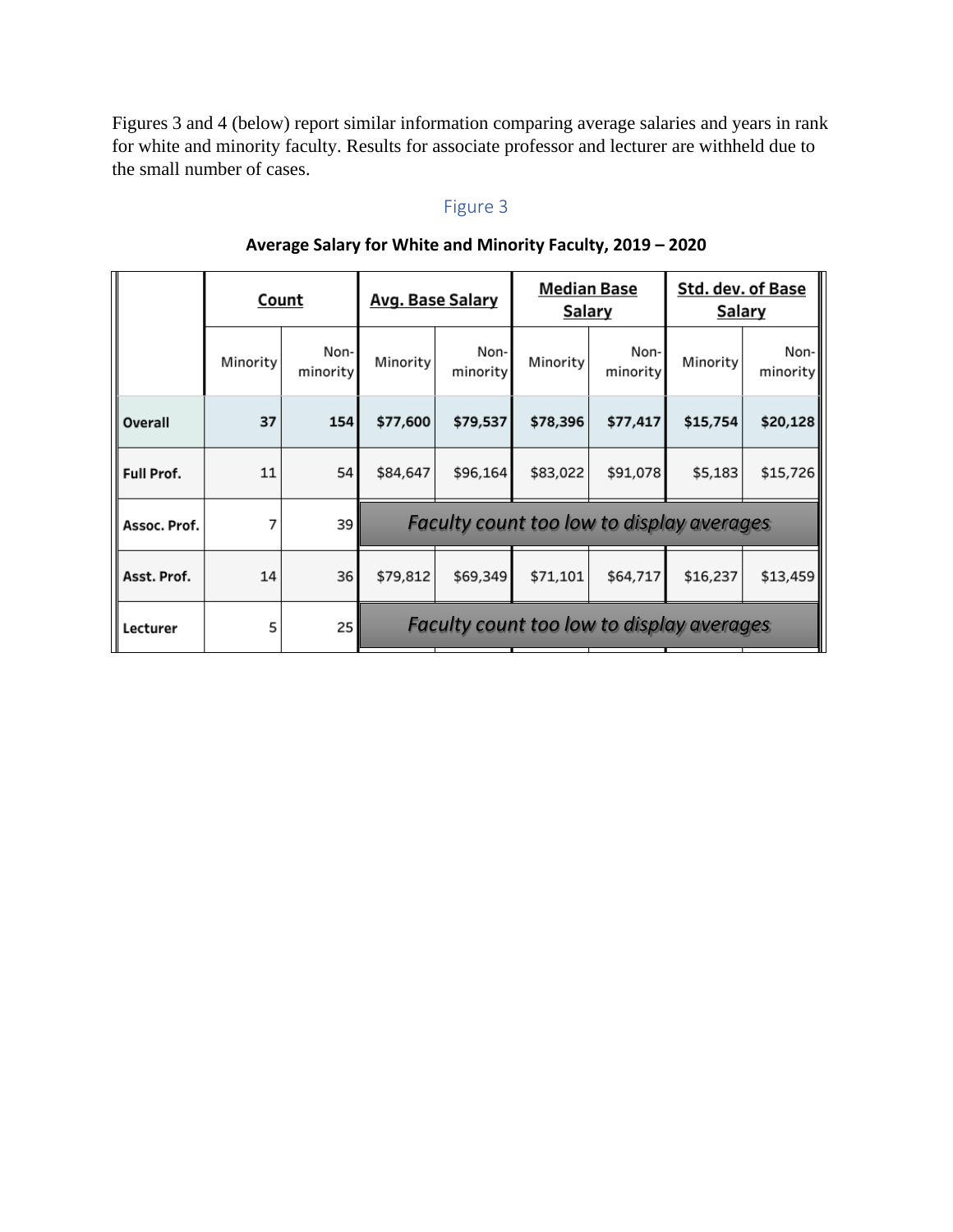#### Figure 4



#### **Average Faculty Salaries by URM and Years in Rank, 2019-2020**

*\*\* faculty counts too low at the associate and lecturer ranks to display in the chart*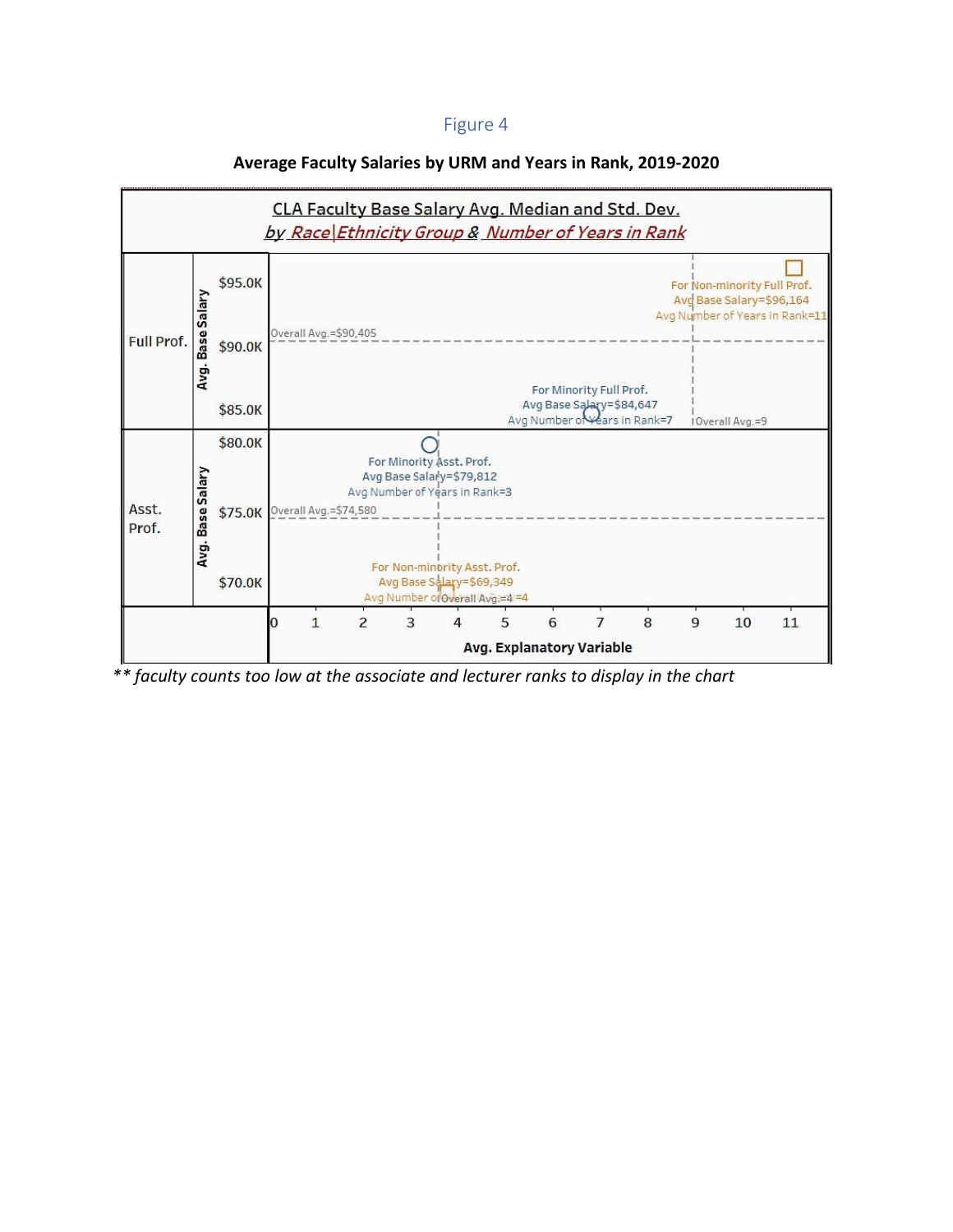## Explaining Salary Differences by Gender and Race/Ethnicity: Multivariate Analyses

Figure 1 indicates gender-related salary disparities, however, Figure 2 suggests those disparities may be related to other demographic factors and institutional procedures for awarding acrossthe-board salary increases. In order to fully account for these more complicated factors we use multivariate regression techniques. Multivariate regression is able to isolate the separate and independent effects for each factor of interest while holding the other variables constant. Further, a multivariate approach allows us to estimate the average effects at the individual-level of analysis instead of relying on aggregate analyses.

The results for the full multivariate regression models are found in the "Modeling Results" attachment in the Appendix. Factors that meet the test of statistical significance ( $p<0.05$ ) are highlighted. There are three models each for gender and URM membership, using the main independent variables, but then including either 1) CUPA market factor to control for field, 2) rank and CUPA market factor, and 3) rank and division (in lieu of CUPA market factor). Because CUPA market factor is strongly correlated with division, those two variables cannot be used in the same model. Looking at these models together, the regression results show several important outcomes.

First, the significant predictors of base salary are: being tenured/tenure-track, years tenured, age, and division/CUPA factor. Second, once accounting for these factors, gender and race in an under-represented group are not statistically significant in all six models. The results suggest that the patterns illustrated in Figure 1 are results of these other mechanisms. In other words, the overrepresentation of men among Business division faculty, and the most senior faculty, result in an overall difference in pay for women and URMs. (Refer to the Technical Appendix for detailed statistical results and diagnostics.)

#### **Conclusions and Recommendations**

Last year the provost convened a committee of faculty and administrators to examine the existence of potential bias in faculty salaries related to gender and/or membership in an underrepresented group. The committee reviewed relevant literature regarding appropriate methods used to identify and measure potential salary bias. Based upon the extant professional literature the committee identified 18 independent factors that might influence disparities in base salary. Further, the committee developed a methodology that relied upon multivariate regression to isolate the sources of potential bias while controlling for each independent factor. The analysis and modeling is capable of detecting (gender or race/ethnicity bias in matched pairing (modeled statistically). Generally, the regression results reveal no evidence of salary bias independently related to sex or membership in an under-represented group, but rather reflects the tendency towards occupational segregation that is mirrored in the larger labor market. The results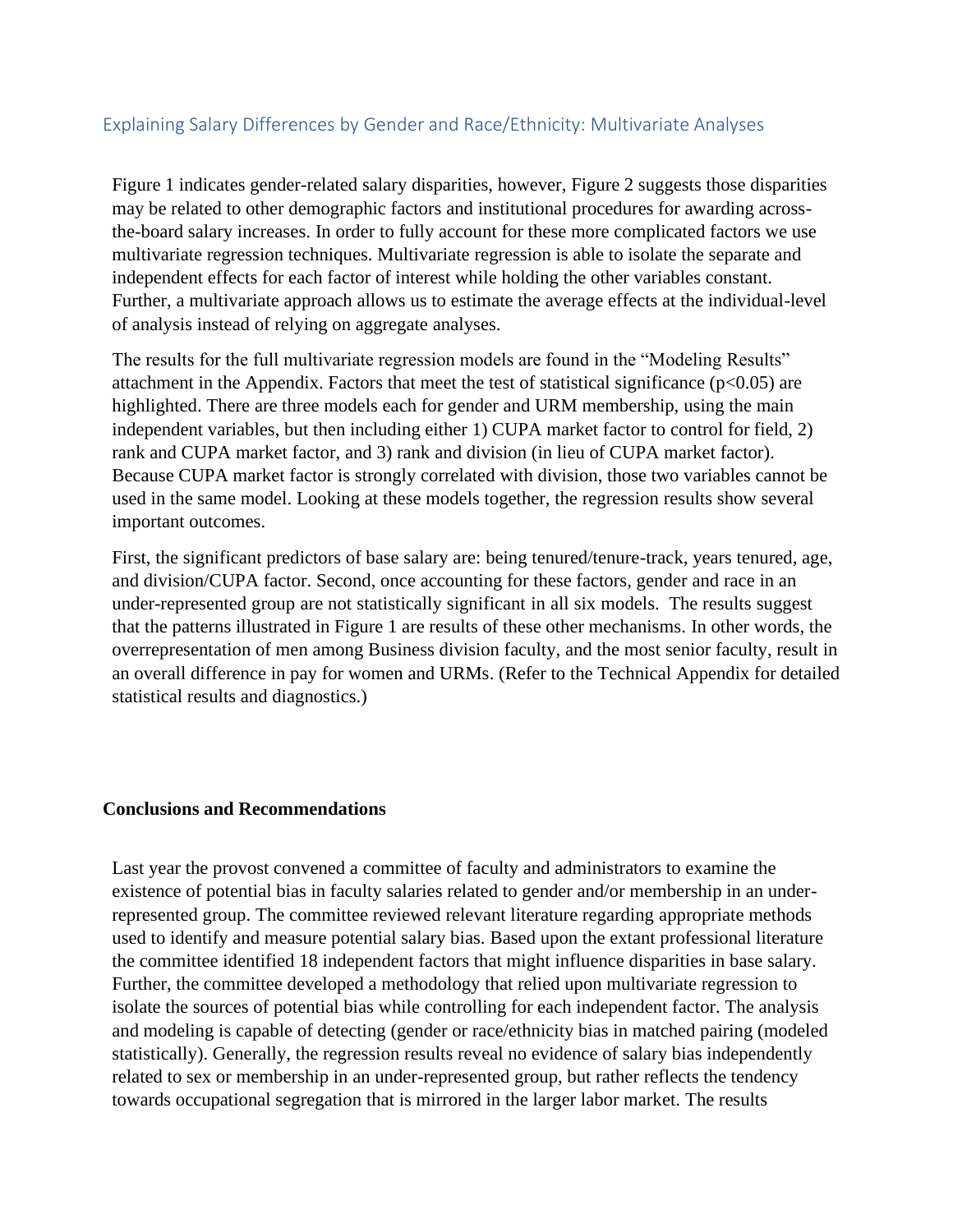identified years in rank, promotion, age at the time of hire, and market considerations to be significant factors that explain approximately 70+% of the variation in base salaries at Rollins College.

The Committee offers the following recommendations. First, the College must remain vigilant regarding the possibility of salary bias. Any faculty member who believes their salary to be inappropriate should direct their concern to the Dean of the Faculty and the Vice-President for Academic Affairs and Provost. Second, the committee recommends that similar faculty salary studies be conducted at regular four-year intervals and the results are communicated to the faculty. Finally, the committee did not investigate the existence of compression, inversion, or competitive market comparisons. We recommend that a separate committee under the authority of the Faculty Affairs Committee conduct this analysis at four-year intervals.

Finally, we believe these results suggest several questions for future discussion and investigation. One question that emerges from the study is why there are fewer women in the rank of full professor with comparable number of years in-rank as males. Is this related to current hiring practices, a naturally occurring generational replacement process nationally, the relative amount of time women spend at the rank of associate professor, or other factors? An additional question for future discussion is how much weight can and should be given to market forces? The committee recognizes that market forces are a reality which cannot be avoided. However, recent changes to salary offer guidelines (that standardized salary offers outside of the three marketbased disciplines) have effectively reduced the gender disparities among Assistant Professors. Is it possible to balance the influence of outside markets with our goal to reduce inequalities?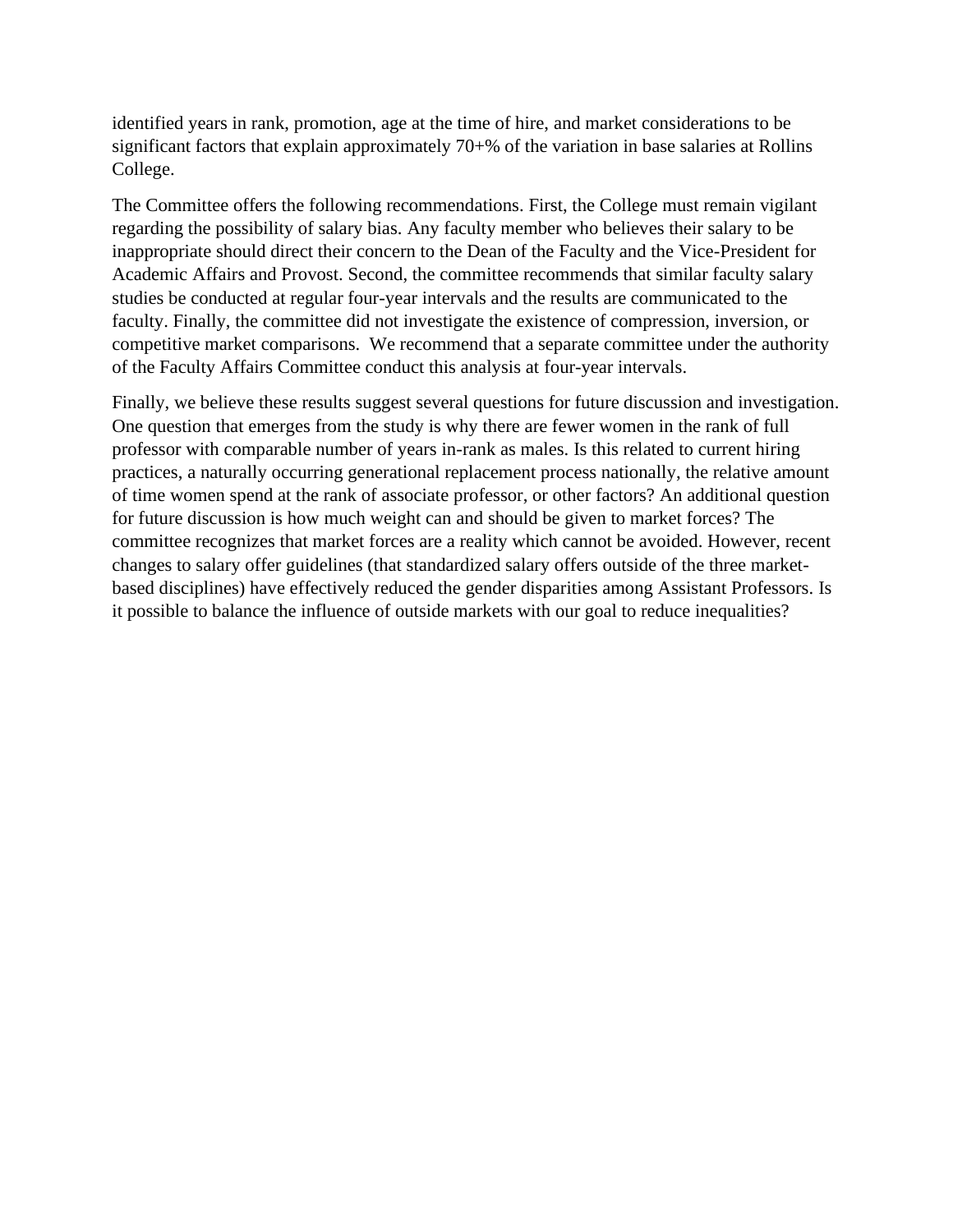# **Appendices**

# (See attached Excel files)

Modeling Results (regression results)

Statistical Exploration Results (diagnostics)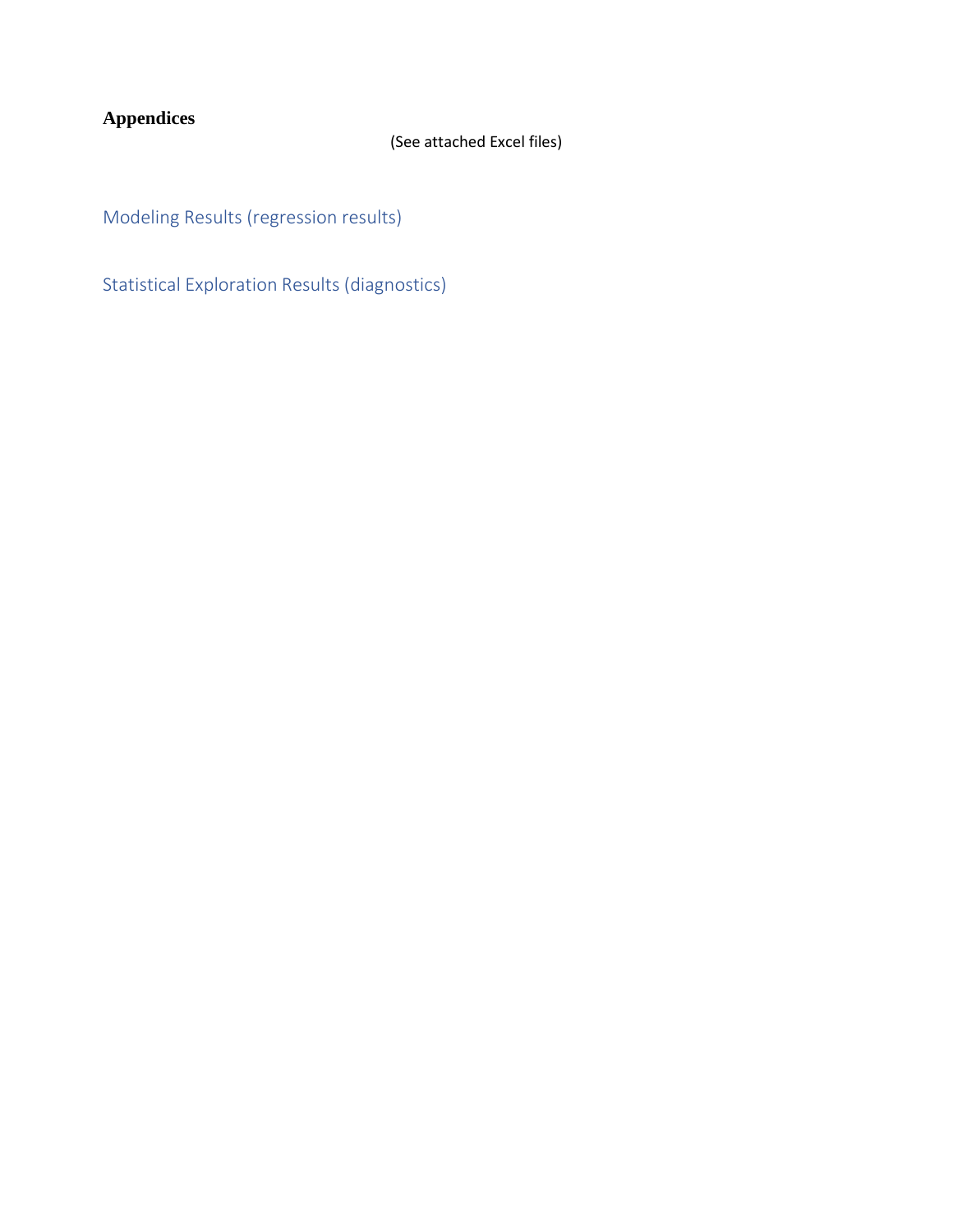## **List of References**

## **Articles**

Burke, Kathleen, et. al., Gender Inequity Study (2009): Gender Inequity Study A Salary Analysis for Seven SUNY Campuses and Members' Perceptions and Experiences.

Chowdhury, Mohammad, et. al., Faculty Equity in CAS (2010): Faculty Salary Equity In The College Of Arts And Sciences At A Regional Midwestern University: An Exploratory Study.

Herzog, Serge, "A Four-Step Faculty Compensation Model: From Equity Analysis to Adjustment," New Directions for Institutional Research, no. 140, Winter 2008.

Lesik, Sally and Carolyn Fallahi, "Salary Equity Studies: An Analysis of Using the Blinder-Oaxaca Decomposition to Estimate Differences in Faculty Salaries by Gender," *Journal of Modern Applied Statistics,* Article 24, Vol. 10, Issue 2, 2011.

Stapleton, Laura M., Lissitz, Robert W. "Evaluating Faculty Salary Equity Using Hierarchical Linear Modeling," Paper presented at the Annual Meeting of the American Educational Research Association (Montreal, Quebec, Canada, April 19-23, 1999).

Krallman, Denise A. "Faculty Salary Equity: Comparison of Two Methodologies," Annual Forum Paper. Paper presented at the Annual Forum of the Association for Institutional Research (34th, New Orleans, LA, May 29-June 1 1994).

## Institutional Research Briefs\ Internal Faculty Salary Equity Reports

Duke University Faculty Salary Report, Report of the Faculty Compensation Committee (FCC) for 2016-17.

Guilford College, Faculty Salary Formula Sub-committee of the 2015-16 Compensation Committee, May 6, 2016.

University of Oregon, Analyses of 2018 Total Salary Differences by Gender and by Race/Ethnicity.

Report on the UC-BERKELEY Faculty Salary Equity Study, Office of the Vice-Provost for the Faculty, January 2015.

UC-Davis, 2014 Joint Administration-Senate Oversight Committee on Faculty Salary Equity Analyses.

Washington and Lee University Faculty Pay Equity Final Report, January, 2011.

University of California—Riverside, Analysis of Salary Equity by Gender, Among Men, Ethnicity, 2013-2014.

University of Central Florida, FACULTY SALARY EQUITY STUDY: Summary of the UCF Working Group's Findings and Recommendations, 2016-2017.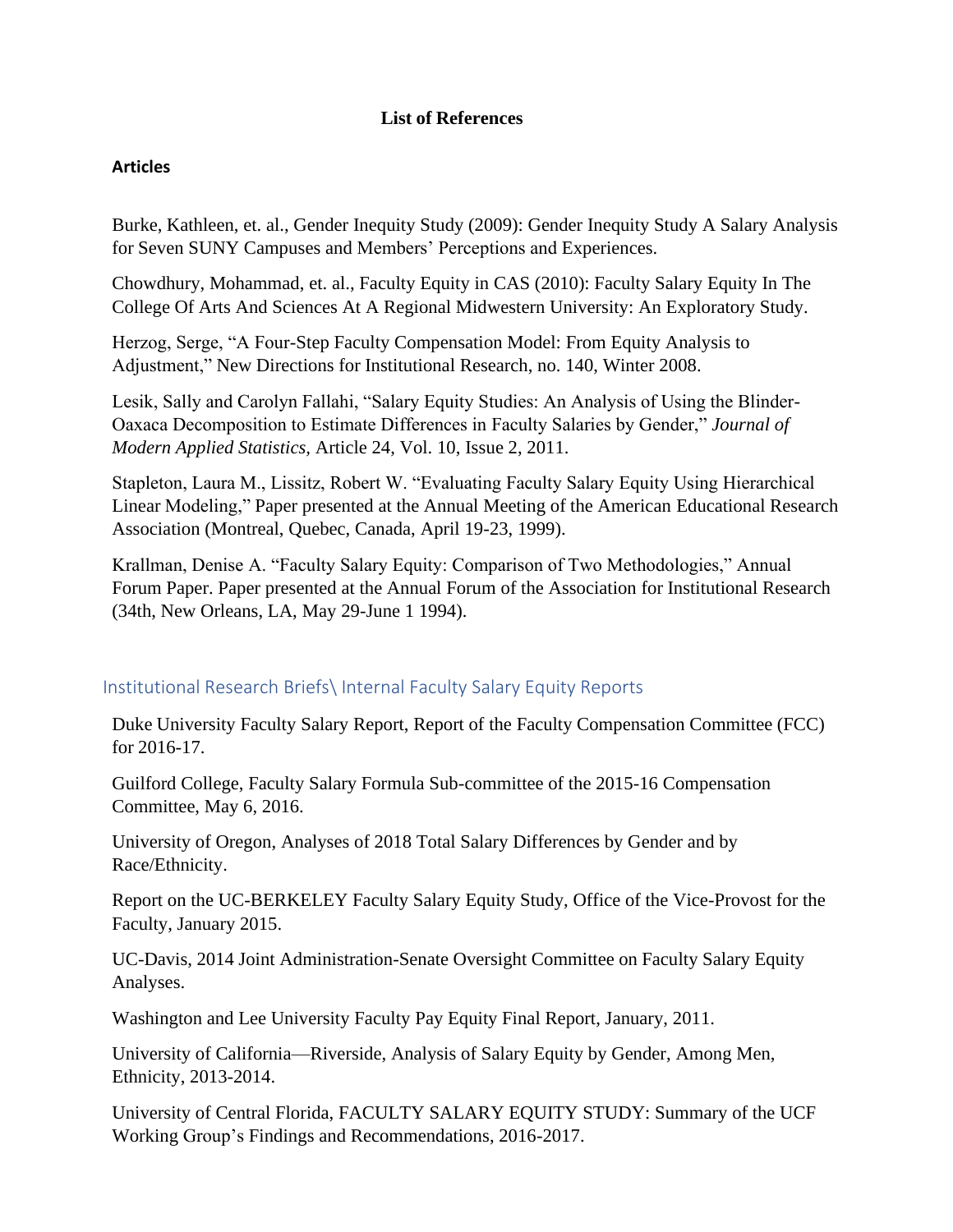Sourthern Methodist.Texas.Faculty Salary Analysis and Gender Equity. Convolutions of a Faculty Salary Equity Study, 2008 (Powerpoint).

## Books and Guides

Paychecks: A Guide to Conducting Salary Equity Studies for Higher Education Faculty (Haignere, 2002).

New Directions for Institutional Research (Fall 2002, Spring 2003, Winter 2008).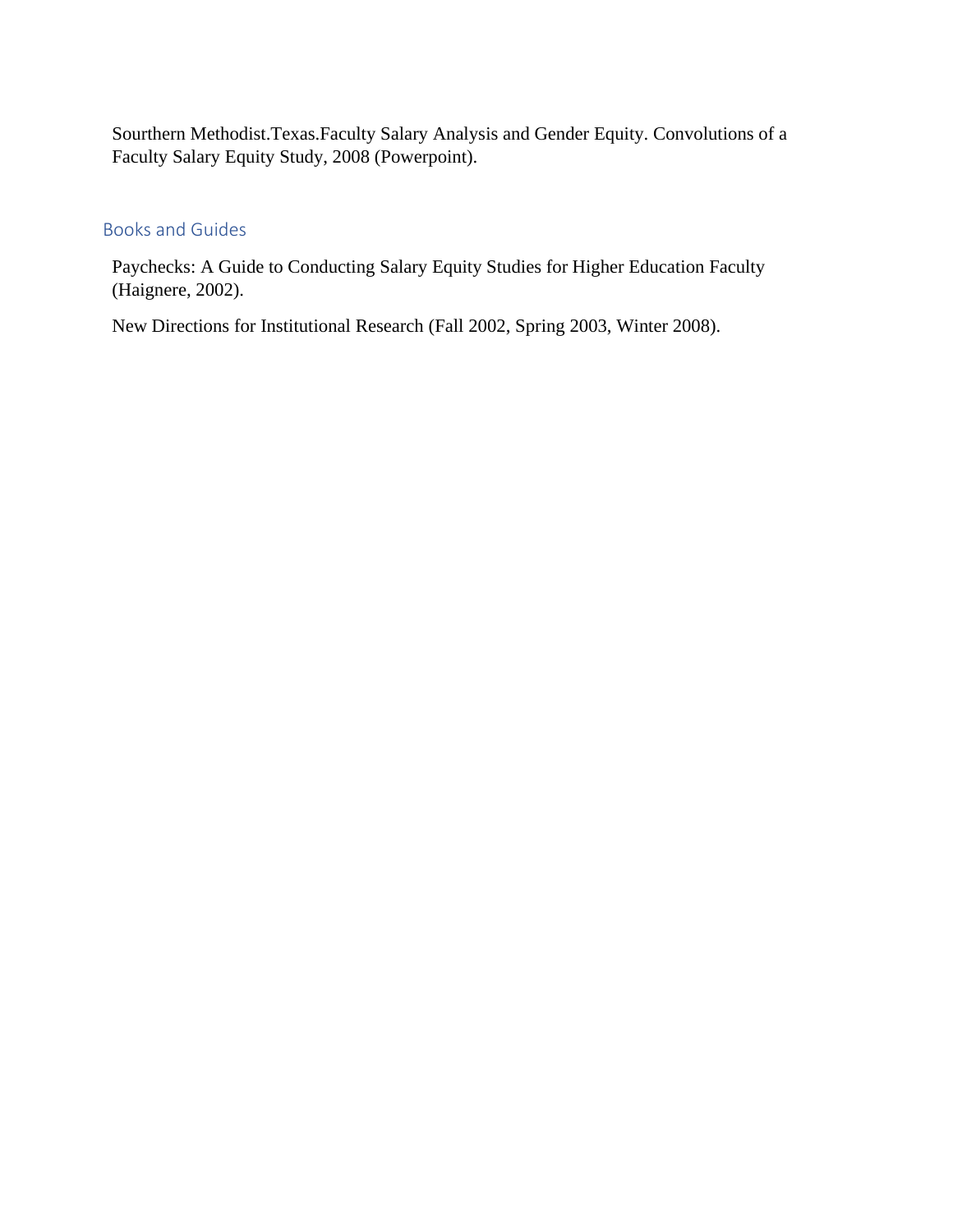## **ATTACHMENT #2**

## **Vision statement – Office of External & Competitive Scholarship Advisement Structure**

- Professional director (staff)
- Administrative support from Dean of Faculty's office
- Report to Assoc. Dean for Advising (CLA)
- College-wide committee comprised of faculty, staff (CLA, Holt, Crummer), and director, modeled after Global Initiatives Committee structure

#### **Integration Across Campus**

- Position the office as a key component of Rollins Gateway and establish connections with other student-facing and academic offices
- Collaborate with Tutoring/Writing Center to establish protocols for personal statement review for applicants
- Collaborate with CCLP to organize mock interviews for applicants
- Connect Fulbright applicants with Education Department to develop list of recommended courses in ESOL that would benefit Fulbright ETA applicants
- Work with faculty to develop list of courses that best position candidates for particular awards (ie. COM 240: *Intercultural Communication* for Fulbright applicants, POL 363: *American Social Policy* for Truman and PPIE applicants)
- Work with CCLP to identify internship experiences that best position candidates for particular fellowships
- Collaborate with International Programs to identify students interested in post-graduate opportunities abroad and cultivate pipeline
- Work with CLCE to identify service opportunities, community partnerships, and leadership development experiences that enhance the profile of fellowship candidates
- Request that Gateway partners nominate students in first and second-year cohorts from in order to develop diverse candidate pipelines
- Offer courses (including Maymester/Intersession) on personal statement writing
- Offer flexible appointment hours to be accessible to broader swath of students
- Develop application timelines for students and advisors for long-term planning as well as organizing requests for letter of recommendation

#### **Director Attributes**

- Master's required, PhD or other advanced degree preferred
- Commitment to diversity and inclusion
- Experience with fellowships application process and student advisement
- Experience with mentoring college/university students
- Ability to bridge academic silos and collaborate with multiple stakeholders
- Ability to train and mentor faculty and staff members of committee
- External facing presence to recruit students, establish and cultivate pipelines of applicants through collaboration with student organizations (SGA, BSU, EMBARK)
- Ability to work with Advancement and Marketing
- Creative problem-solver
- Organized
- Savvy at leveraging technology to communicate with students and maximize limited resources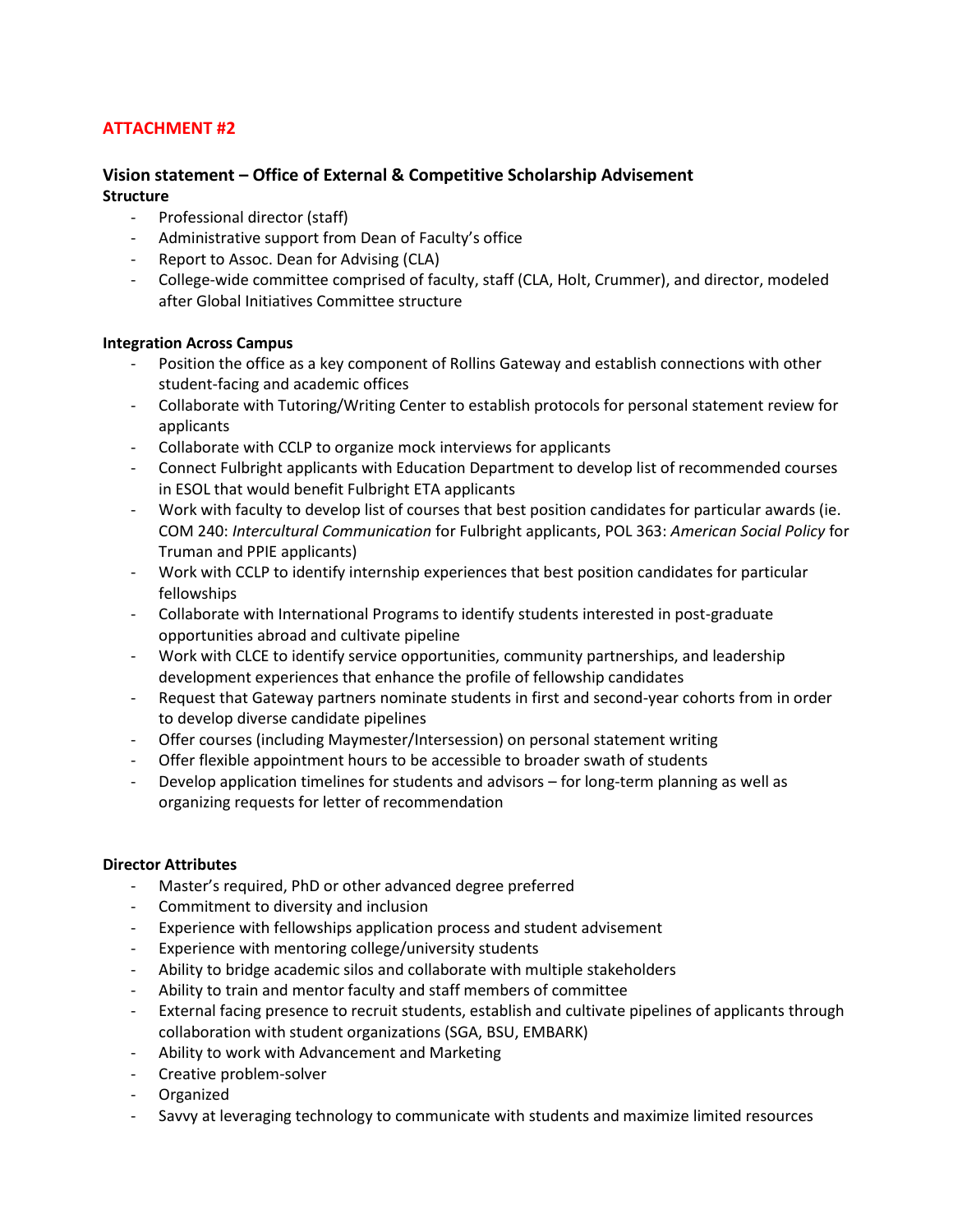## **Name changes**

- Office of External Fellowships and Scholarships
- Director of Fellowship Advising